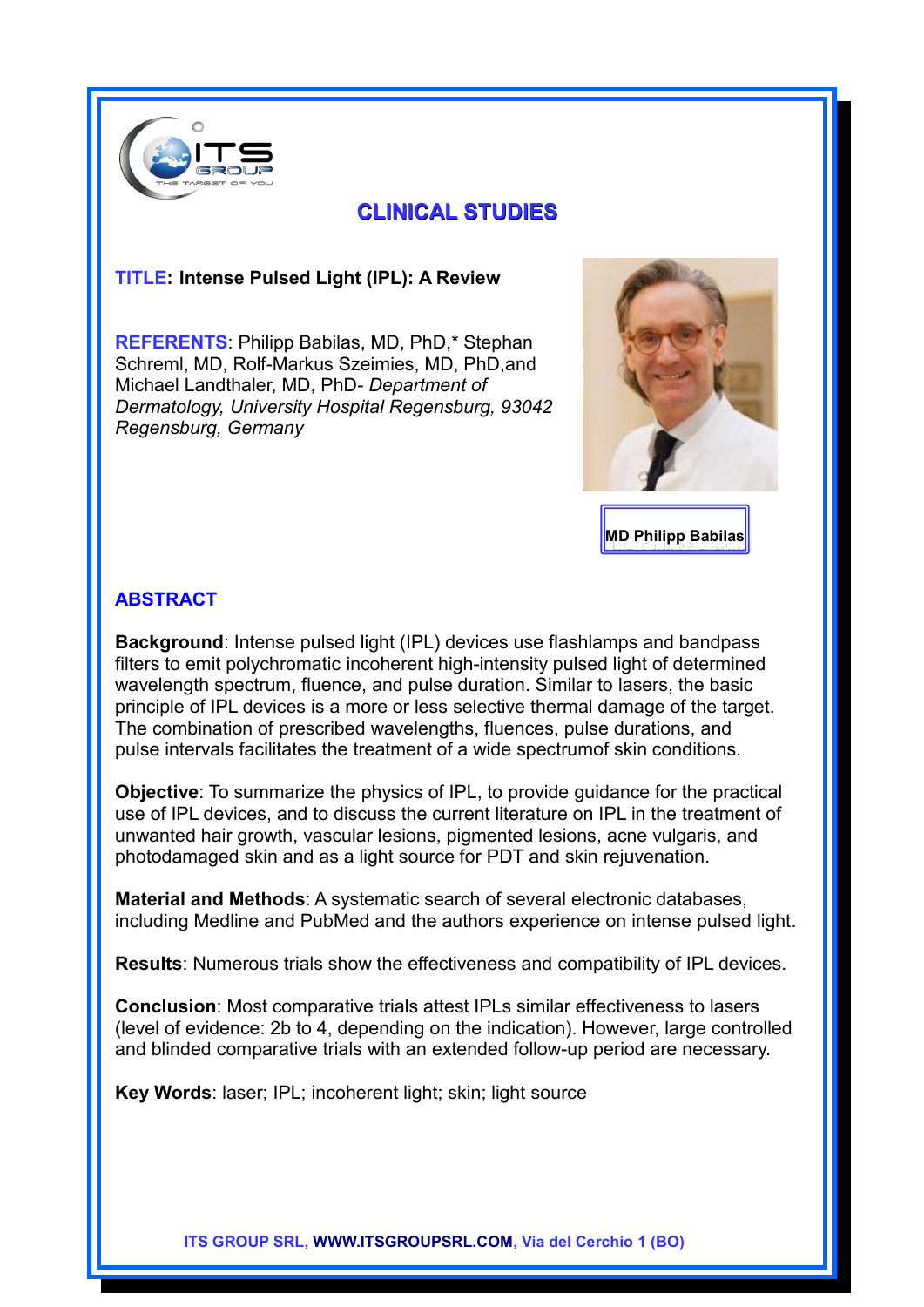

# **INTRODUCTION**

The use of polychromatic infrared light was first described in 1976 by Muhlbauer et al. [1] for the treatment of vascular malformations. The photothermolysis of pigmented structures, cells, and organelles by selective absorption of pulsed radiation has been described in detail in 1983 [2]. In 1990, Goldman and Eckhouse described a new high-intensity flashlamp as suitable tool for treating vascular lesions. Therefore, intense pulsed light (IPL) was commercially launched as a medical device in 1994 [3]. In the following years, multiple technical modifications allowed an easier handling, increased safety, and widened the spectrum of potential indications. IPL devices use flashlamps and computer-controlled capacitor banks to generate pulsed polychromatic high-intensity light. Electrical energy stored in the capacitor bank is passed through xenon gas within a gas-discharge lamp so that bright light is emitted; thus, electrical energy is converted into optical energy. The emission spectrum of IPLs ranges from 500 to 1,300 nm. With the aid of convertible cut-off filters, IPLs can be easily adapted to the desired wavelength range since IPLs are polychromatic. This allows for a certain versatility.

First generation IPL devices emit light of the infrared part of the spectrum, which prevalently led to epithelial damage and a high incidence of side effects. In second generation IPL devices, water filters out the infrared portion, significantly reducing the risk of side effects. In IPL devices, similar to lasers, the basic principle is the absorption of photons by endogenous or exogenous chromophores within the skin and the transfer of energy to these chromophores. This transfer generates heat and subsequently destructs the target structure. We have to keep in mind that the absorption of light is not bound to the coherence of light and that the evoked photobiologic reaction takes place independently of the heating source. Besides, the key chromophores of human skin (hemoglobin, melanin, water) show broad absorption spectrums. Thus, monochromaticity is not a requirement for photothermolysis. As IPL devices emit a spectrum of wavelengths, the three key chromophores can be activated with one single light exposure. This versatility implies a reduced selectivity.

The patient's skin type and the skin condition present determine the choice of suitable cut-off filters and therefore the spectrum of wavelengths to be emitted. Pulse duration can be set in relatively wide ranges (depending on the particular device) in the millisecond range.

Similar to laser devices, pulse duration should be lower than the thermal relaxation time of the target structure to prevent unselective damage to the surrounding tissue. The combination of particular wavelengths, pulse durations, pulse intervals, and fluences facilitates the treatment of a wide spectrum of skin conditions, such as acne vulgaris, pigmented lesions, vascular lesions, unwanted hair growth, photodamaged skin, scars [4], and angiokeratoma [5]. This versatility advantageous for a skilled and experienced dermatologist. For untrained physicians and even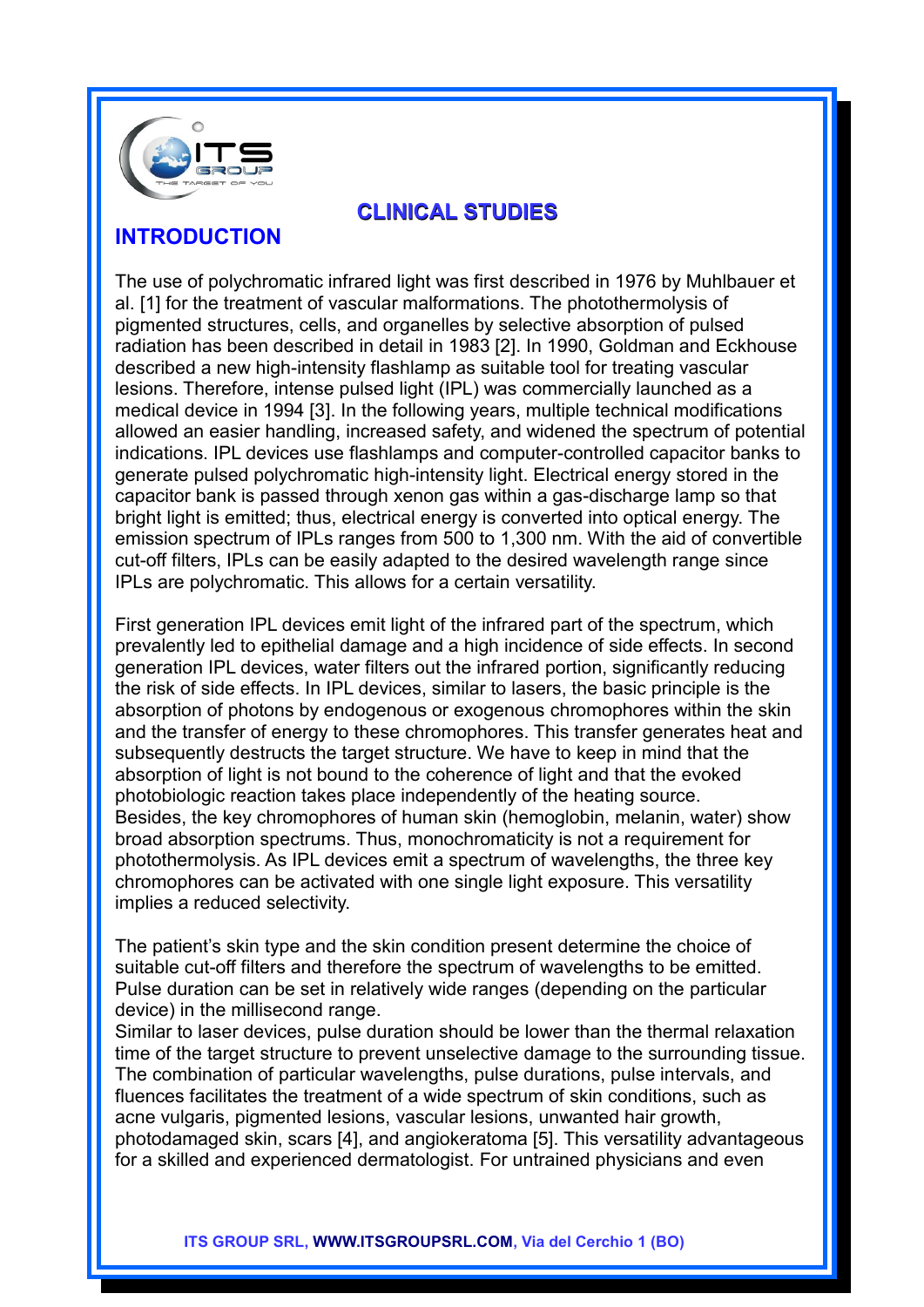

more for non-medical staff, however, the wide range of selectable treatment settings implies the risk of evoking side effects because of non-specific thermal damage.

Further advantages to lasers are the lower purchase price and the more robust technology. The large spot size is also a great advantage in terms of treatment duration but a disadvantage in terms of handling and maneuverability. Another disadvantage of IPL devices is the heavy weight of the handpiece as it contains the lamp and the lamp-cooling device. Other disadvantages in daily practice are the requirement of gel application and the direct skin contact with the handpiece, which hampers the observation of the immediate local response. These points along with the fact that a skin reaction like purpura is induced rather seldom make it difficult to indicate where the last pulse was delivered and therefore to accurately place the pulses immediately adjacent to one another. Also disadvantageous is the fact that the emitted spectrum and fluence can be inconsistent from pulse to pulse, in particular in IPL devices containing a small capacitor bank (Table 1) [6].

### **COMPARISON OF DIFFERENT IPL DEVICES**

A large number of IPL devices are available. A comparisonof IPLs just on the basis of their wavelength spectrum, fluence ranges, pulse durations, etc. is physically senseless and does not provide any evidence for their clinical effectiveness.

A serious comparison is much more complex and should account for the fluence per area for every emitted wavelength, for every possible pulse duration, and for every possible pulse shape against the background of the real on-off time, fluence, and spectral jitter during an impulse. The emission of, for example, a sigmoidal-shaped pulse is clearly disadvantageous because such a pulse implies a shift in the spectral and fluence distribution within the pulse. Eadie et al. [6] measured the spectral and temporal characteristics of an IPL device and showed a shift in spectral distribution within a pulse and between pulses, which is caused by a variable current delivered to the xenon flashlamp.

Favorable characteristics of IPL devices are a large capacitor bank, allowing a constant current delivered to the flashlamp and thus the emission of a roughly square-shaped pulse. Also desirable is the omission of wavelengths beyond 950nm as higher wavelengths are preferentially absorbed by water and therefore contribute to significant epidermal heating.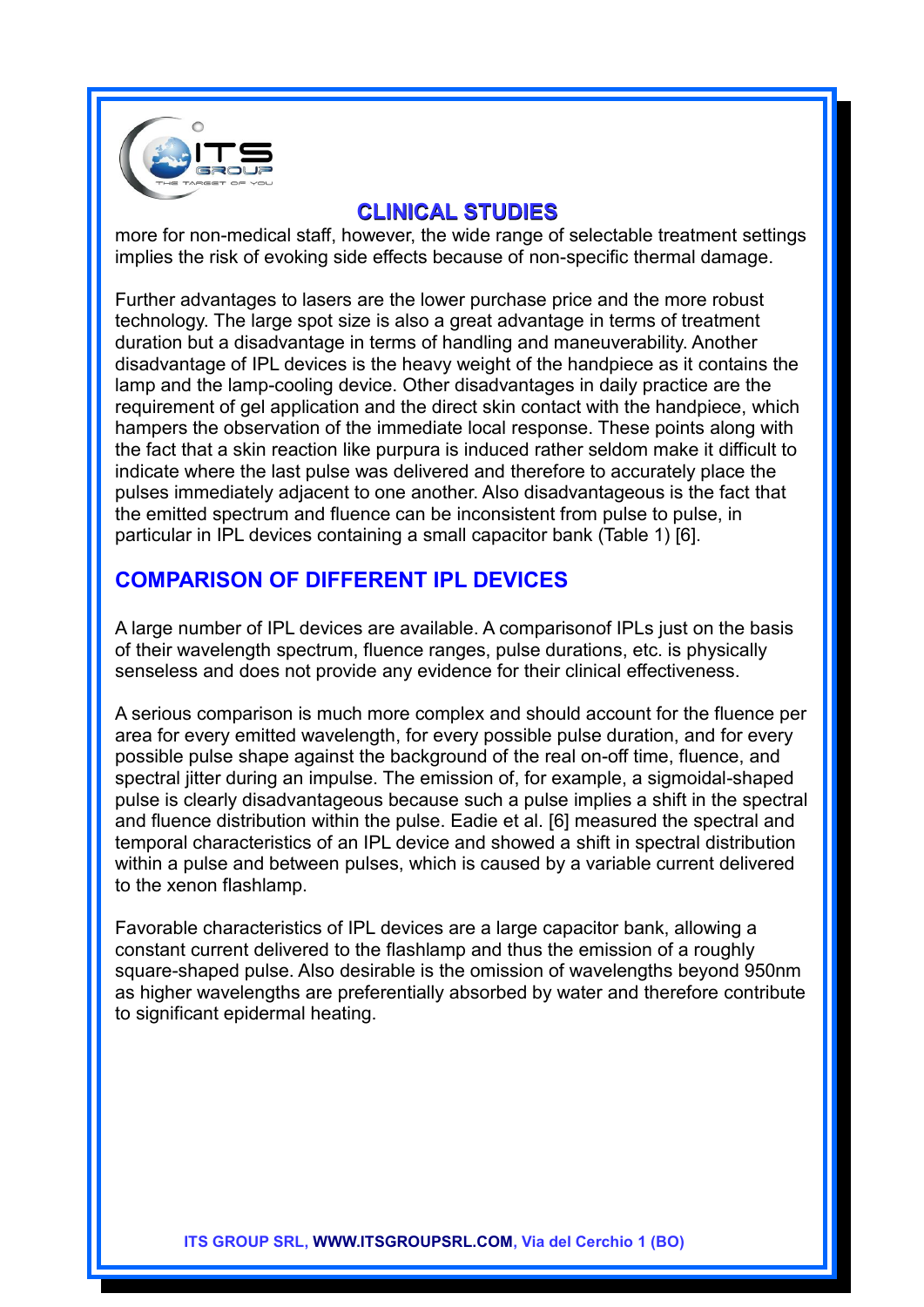

**TABLE 1. Advantages and Disadvantages of IPLs** 

| Advantages              | Disadvantages                                                 |
|-------------------------|---------------------------------------------------------------|
| Lower purchase price    | Inconsistence of emitted spectrum and fluence                 |
| Large spot size         | Weight of handpiece                                           |
| High skin coverage rate | Large spot size                                               |
| High versatility        | Light can not be focused                                      |
| Robust technology       | Gel application required <sup>a</sup>                         |
|                         | Direct contact of handpiece to the skin required <sup>a</sup> |

<sup>a</sup>Disallows observation of immediate local response.

#### **PRACTICAL ASPECTS**

Patient handling, pretreatment, and post-treatment are comparable to the procedure in laser treatment. As a matter of course, the diagnosis of the entity to be treated has to be determined, and a clear indication for IPL treatment is required. Both verbal and written information on the nature of IPL treatment, on the chance of success, and on alternative treatment options have to be provided. A signed informed consent is mandatory.

Therapy sequelae, such as blistering, purpura, or crusting, and potential side effects, such as erythema, hypopigmentation, hyperpigmentation, atrophia, scarring, hypertrophic scarring, or keloid formation, as well as the risk of infection have to be mentioned. Pregnancy, breast feeding, the intake of retinoids or photosensitizing medications, diseases or genetic conditions causing photosensitivity or tending to aggravate after light exposure [7], as well as suntan are exclusion criteria for IPL treatment. Patients suffering from long-term diabetes, hemophilia, or other coagulopathies and patients with implants in the treatment area or with a heart pacemaker should be treated with special care. Patients with a history of herpes simplex require an antiviral prophylaxis for holohedral facial treatments [8].

The skin type of the patient has to be documented according to the Fitzpatrick scale [9] because photophysical parameters need to be adjusted depending on the individual patient's skin type. Diagnosis and clinical appearance have to be documented in the patient record. Photodocumentation is mandatory prior to each single treatment.

The treatment area has to be free from makeup and shaved; in case of hair removal, the area of hypertrichiosis needs to be marked, preferentially with a white wax pencil. For IPL treatment, an optical coupling gel needs to be applied.

Eye protection with appropriate goggles is mandatory for IPL treatment. However, the fact that polychromatic light cannot be filtered as effective as monochromatic light makes the eye protection that is safety standard at present perfectible. More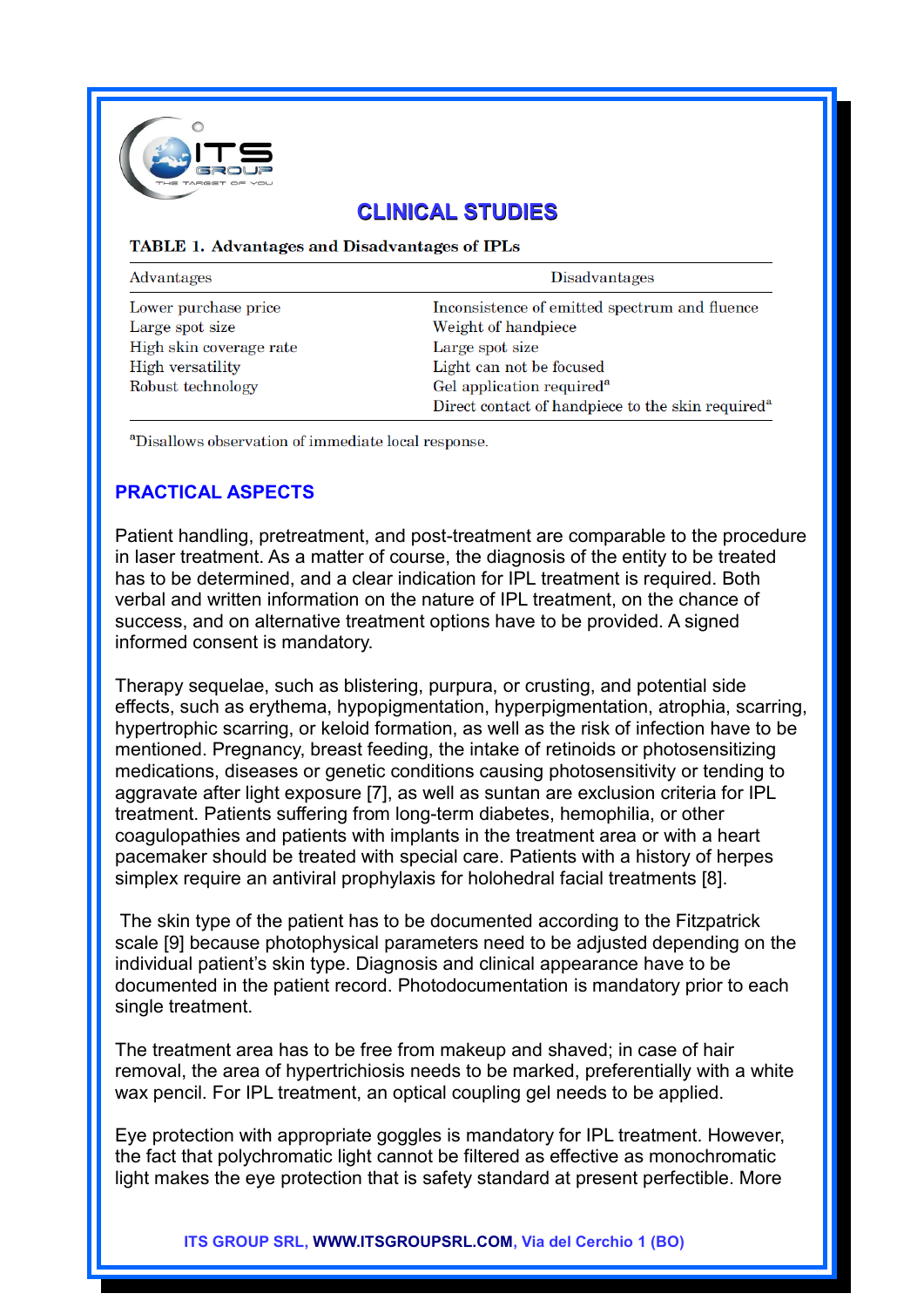

rapid shutting glasses are in development right now; they might solve this problem. Whenever treatment parameters are introduced for the first time, a test shot should be conducted. The test site should be placed at an inconspicuous site in the treatment area and the skin reaction should be observed.

If necessary, the treatment parameters should be adjusted, followed by another test shot. Six weeks after the test shot, the reaction will be evaluated. The patient should be asked about any discomfort or local reaction. In case the treatment was successful, the whole area can be treated with the parameters tested previously.

Each spot should overlap the previous one by 10%. When treating circumscribed smaller lesions, the use of a perforated plastic shield with varying aperture sizes may be helpful. An aperture matching the lesion to be treated allows a precise application of light [10]. If a melanocytic lesion is apparent within the treatment area, the nevus should be omitted from treatment or covered with wet white gauze or nonabsorbent white paper. If desired, the treated area can be cooled after IPL therapy. After the treatment, the patient has to stay out of the sun or, at least, use sufficient UV protection over the following 8 weeks [8].

Retreatment is conducted only after 4–6 weeks. Dependent on the treated entity and the success of the treatment, multiple sessions may be necessary. Consequent UV abstinence or UV protection is essential over the entire treatment course. An almost constant side effect of IPL treatment is the sense of pain during treatment. Routinely, pain is not a severe problem, solely in children or if the patient's sense of pain coerces the therapist into a treatment break. However, cooling (during or after treatment or both) or topical anesthesia (not recommended in PDT) can produce relief in most patients.

Common side effects, which may last for a few days after treatment, are swelling and erythema. Blistering and crusting are signs of overfluenced treatment; in case of blisters and crusts, patients must strictly avoid scratching, which may result in infections and scar formation. Antimicrobial ointments help loosening the crusts and prevent bacterial superinfections. Potential side effects that might last longer or may even be irreversible are pigmentary changes, such as hypopigmentation or hyperpigmentation. These side effects can be mostly prevented by adjusting wavelengths and fluences to the patient's skin type and treatment area.

Unsuitable patients (due to suntan or skin type) are excluded from therapy as well as patients who are unable or unwilling to strictly avoid post- operative UV exposition. Scarring occurs rarely and is almost always evoked by overfluenced treatments or by crusting with subsequent manipulation and infection [8]. In general, the most important measure to prevent side effects is the application of test shots for every chosen set of parameters and even for the same set of parameters applied at different parts of the body.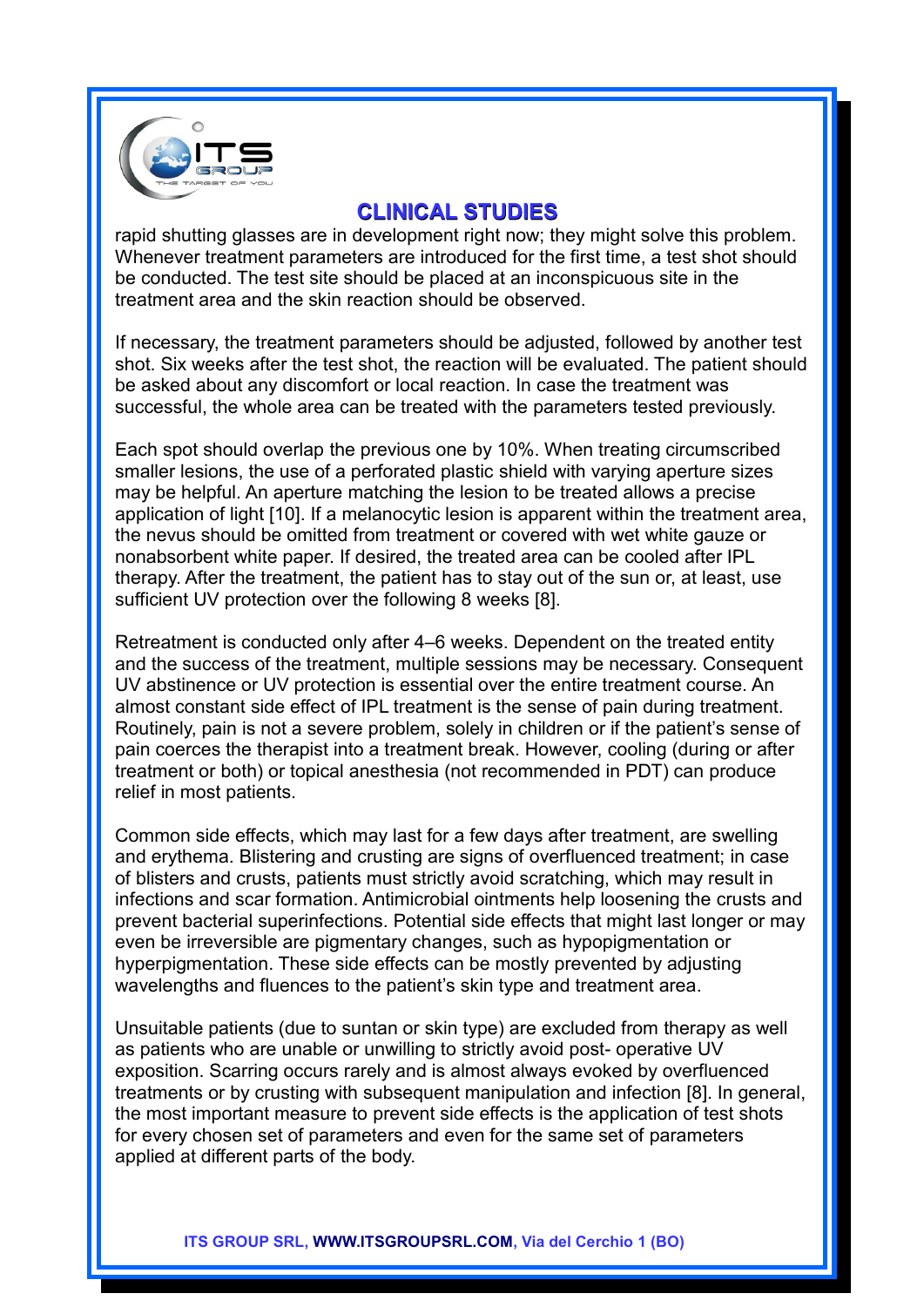

As the incidence of sebaceous glands and skin thickness vary from region to region, the susceptibility to IPL treatment and therefore the incidence of side effects also changes from region to region (Table 2), making parameter-related and regionrelated sample treatments necessary. The following sections discuss the current literature on IPL for the treatment of unwanted hair growth, vascular lesions, pigmented lesions, acne vulgaris, and photodamaged skin as well as light sources for PDT and skin rejuvenation. If available, we focus on controlled studies comparing IPL devices to the respective standard treatment.

# **TABLE 2. Factors Influencing the Susceptibility of the Skin to IPL Treatment**

Skin type

Skin thickness Individual skin resistance Skin temperature **Blood perfusion** Frequency of sebaceous glands Presence of hair follicles Presence of a tattoo Presence of melanocytic nevi Suntan

# **HAIR REMOVAL**

Hair removal has become a key indication for IPL devices. A number of medical papers document the effectiveness of IPL treatment for hair removal, yet only few provide data from randomized controlled trails (RCT) or controlled trials (CT). Level of evidence IIB is reached. In a split-face study with female participants (n<sup>1</sup>/49), Cameron et al. [11] compared a diode laser (Santa Clara, CA; 20–45 J/cm2, pulse duration 30 milliseconds) with an IPL device (Cheshire, UK; lem¼625–1,100 nm, 32 J/cm2, pulse train: 8————————————————————4 milliseconds, total train time: 95 milliseconds). Six weeks after the treatments (n¼3; 6-week intervals), laser and IPL therapy had substantially

reduced the hair count (average hair counts in a 16 cm2 area [laser vs. IPL vs. control]: 42.4 vs. 38.1 vs. 45.3 [baseline] and 10.4 vs. 20.4 vs. 44.7 [after treatment]). Despite higher pain scores and more inflammation, laser treatment was preferred by five patients; two patients preferred IPL, and one had no preference.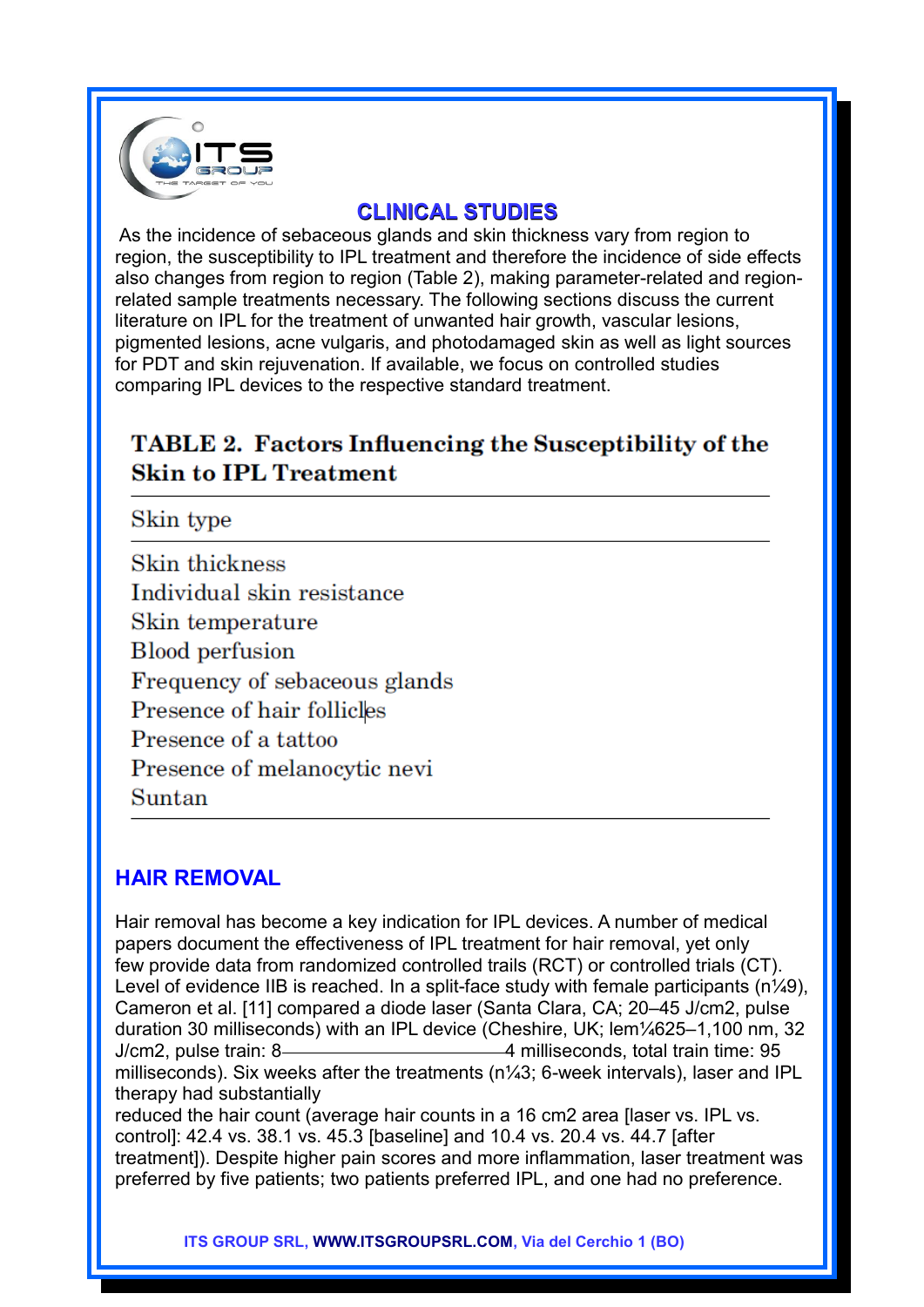

l

#### **CLINICAL STUDIES**

McGill et al. [12] conducted a randomized split-face comparison of facial hair removal with an alexandrite laser (Wayland, MA; 15 mmspot size, fluence: 10–30 J/cm2; pulse duration: 3 milliseconds) and an IPL device (Cheshire, UK; lem¼650– 1,100 nm, fluence: 16–42 J/cm2; three pulses of 55 milliseconds, delay: 20 milliseconds) in women (n¼38) with polycystic ovary syndrome (PCOS). The authors reported that alexandrite laser treatment resulted in longer median hair-free intervals than IPL therapy (7 weeks vs. 2 weeks; P<0.001). Decrease in hair counts was significantly higher after Alexandrite laser treatment than after IPL therapy at 1, 3, and 6 months (52%, 43%, and 46% vs. 21%, 21%, and 27%; P<0.001). Patient satisfaction scores were significantly higher for the alexandrite laser (P

0.002). The authors assumed that the specific wavelength, short pulse duration, and single pulse delivery of the alexandrite laser is responsible for higher follicular destruction. Unfortunately, no histological investigations were done and the treatment duration was not documented.

Toosi et al. [13] compared the clinical efficacy and side effects of an alexandrite and a diode laser as well as an IPL device (Gothenburg, Sweden; filter: 650 nm, fluence: 22–34 J/cm2, double pulse, pulse duration: 20 milliseconds, delay: 10–40 milliseconds) for hair removal in 232 patients. Six months after treatment (3–7 sessions), no significant difference could be seen between the average hair reduction of IPL (66.917.7%), alexandrite (68.816.9%), and diode laser (71.718.1%) (P¼0.194). The incidence of side effects was significantly higher after diode laser treatment (P¼0.0001). In a CT, Amin and Goldberg [14] evaluated the efficacy of an IPL device (red filter), an IPL device (yellow filter), a 810nm diode laser, and a 755nm alexandrite laser in patients ( $n\frac{1}{4}10$ ) with unwanted hair on the back or thigh. Hair counts at 1, 3, and 6 months after the second treatment showed a significant decrease in hair counts (50%) for all light devices (no statistical difference). An evidence-based review published in 2006 summarizes 9 RCTs and 21 CTs on the efficacy and safety of hair removal by means of ruby, alexandrite, diode, or Nd:YAG lasers or IPL (for IPL only 1 RCT and 1 CT) [15]. Based on the data available for IPL, the authors concluded that no sufficient evidence exists for long-term hair removal after IPL treatment.

Bjerring and Christiansen [16] compared in a split-face study the effectiveness of an IPL device (Ellipse Relax Light 1000, Danish Dermatologic Development, Hoersholm, Denmark; lem¼600–950 nm; 10mm—————————————48mm spot size; 18.5 J/cm2) to a normal mode ruby laser (Tel Aviv, Israel; lem¼694 nm, spot size 5mm, pulse duration 0.9 milliseconds) for hair removal in 31 patients (three treatments). The authors reported an average hair count reduction of 49.3% (IPL) versus 21.3% (ruby laser) after three treatments and concluded that IPL treatment was 3.94 times more effective for hair removal than ruby laser therapy. Some very recent articles focused on the safety of IPLs in hair removal.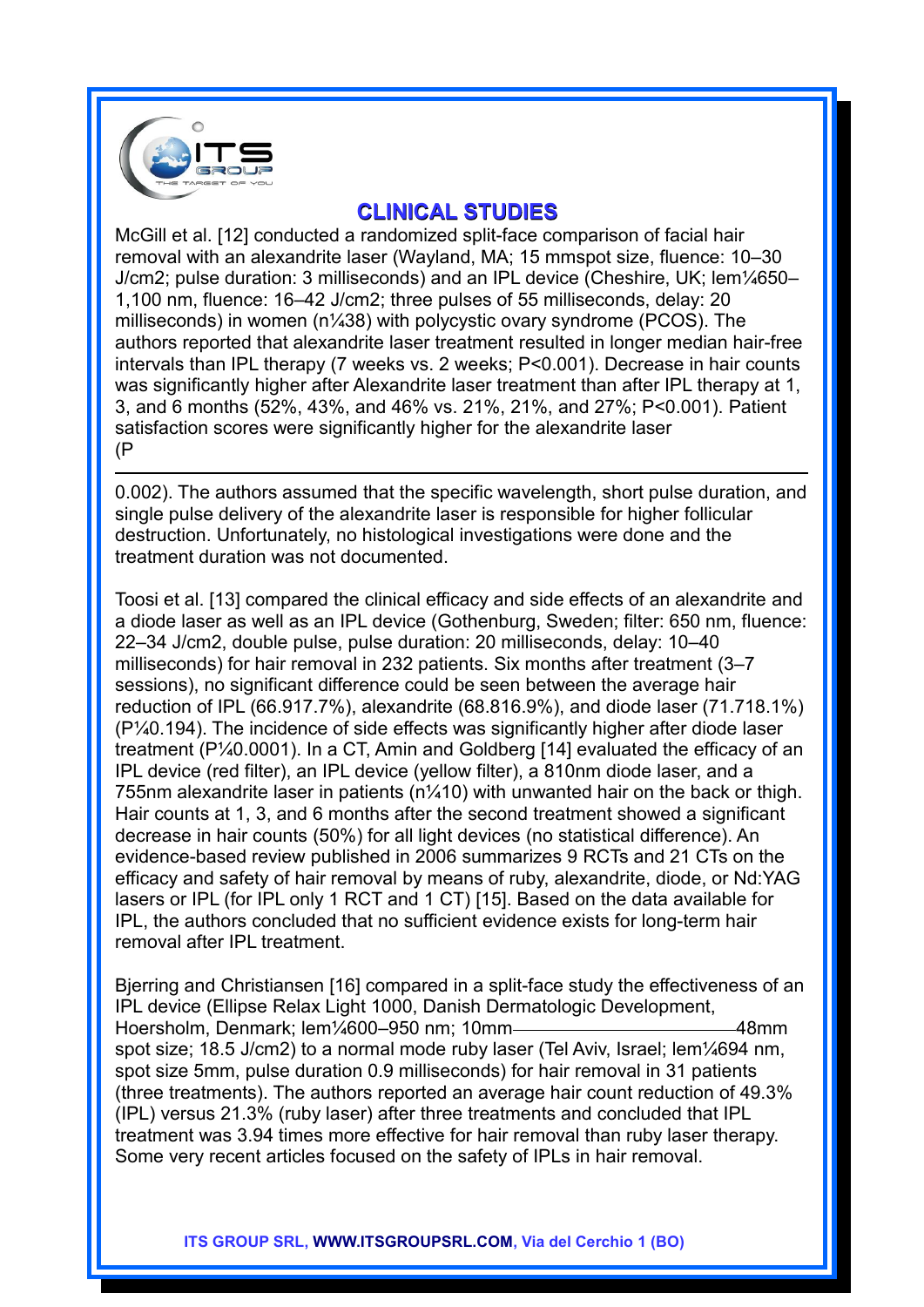

Feng et al. [17] investigated the short-term efficacy and side effects of an IPL-device (Santa Clara, CA; lem $\frac{1}{4}$ 550–1,200 nm) for epilation in Chinese patients (n $\frac{1}{4}$ 18) with Fitzpatrick skin types III–V and black hair. Patients were treated four times at 4- to 6-week intervals on the axillae ( $n\frac{1}{4}$ 13) and the upper lip ( $n\frac{1}{4}$ 5) with 14–22 J/cm2. The authors reported an average hair reduction of 49.9% for all sites after one session, 58.6% after two sessions, 79.3% after three sessions, and 83.8% after four sessions (P¼0.001). No significant complications or adverse events were reported.

Radmanesh et al. [18] investigated the side effects of IPL (London, UK) for hair removal among 1,000 female hirsute patients. Patients were treated every 4–6 weeks for eight sessions or more (fluence: 16–30 J/cm2, according to Fitzpatrick skin types and tolerance) and followed-up lasted up to 20 months. The authors documented burning as a frequent side effect, followed by post-inflammatory hyperpigmentation (n¼75), bulla and erosion (n¼64), leukotrichia (n¼40), folliculitis  $(n\frac{1}{4}35)$ , post-inflammatory hypopigmentation  $(n\frac{1}{4}10)$ , and finally scar formation (n¼1). Unexpectedly, paradoxical hypertrichosis occurred frequently in every 100th patient (n¼12). Consequently, the same author focused in another article [19] on paradoxically increased hair density and coarseness after IPL photoepilation. Hirsute female patients (n<sup>1</sup>/4991) were treated with a multifunctional laser and an IPL system (Santa Clara, CA) with the cut-off filters 695, 755, and 645nm over a period of 23 months. Serial digital photographs, schematic diagrams, and hair counts before and after treatment assessed paradoxical hypertrichosis and terminal hair change after a few sessions of IPL therapy among 51 out of 991 patients (5.1%).

Willey et al. [20] reported in her retrospective study increased hair growth in 57 out of 543 (10.5%) patients treated with an alexandrite laser, a long-pulsed Nd:YAG laser, or an IPL device Unfortunately, their results were not proportionally allotted to the different light devices. The increased hair growth appeared within as well as outside the treatment area. The authors assumed that sub-therapeutic thermal energy is delivered to nearby follicles, inducing terminal hair growth. The subsequent application of cold packs surrounding the treatment area during treatments minimized the incidence of terminal hair growth in their clinic.

Willey et al. [20] stated that the presence of fine hair prior to treatment appeared to be the most important risk factor for increased terminal hair growth. Terminal hair growth occurred most often in the low maxillary area, the neck, the lateral cheeks, and the chin areas in young women with skin types II–IV. According to these results, the risk of paradoxically increased hair density due to IPL treatment should be mentioned in the consent form.

An innovative concept was presented by Karsai et al. [21]. In a retrospective study, they assessed the short- and long term effectiveness of an electro-optical synergy device (IPL (lem¼680–980 nm)/bipolar radiofrequency—RF) for hair removal in patients (n¼24) with unwanted facial hair. Each area was treated consecutively with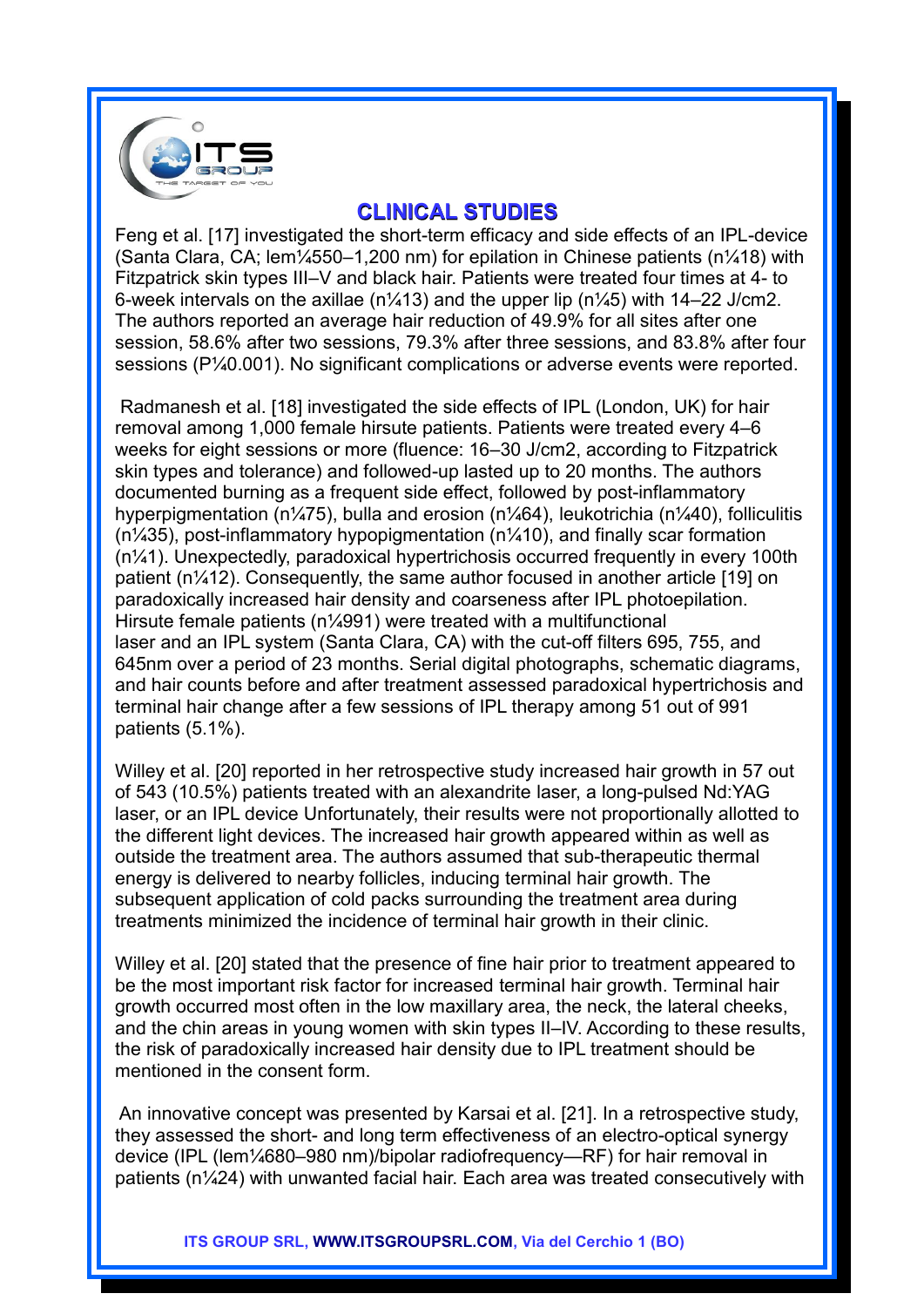

two passes of a combined-energy system. The authors reported that 22.2% of the treatment areas showed no or poor clearance, 28.9% moderate, 46.7% good, and 2.2% excellent clearance after a mean of 5.2 treatments and 3.2 months follow-up. The authors concluded that two passes with this combined energy system are an effective treatment option for the removal of thin, thick, fair, and dark hair. However, the authors did not point out any significant advantages of the electro-optical synergy device over other methods available for hair removal. Alster and Tanzi [22] evaluated the safety and efficacy of a portable IPL device for home-use hair removal in women (n¼20; skin phototypes I–IV) with dark terminal hair in non-facial sites (axillae, forearms, inguinal region, legs). Three treatments at 2-week intervals were self-administered by the patients by means of a handheld IPL (Kfar Saba, Israel; lem¼475–1,200 nm, fluence: 3–5 J/cm2, pulse duration: <1 millimilliseconds, spot size: 20mm 30 mm). The authors claimed that safety mechanisms would make eye protection and cooling unnecessary. A nurse assessor was present during each treatment. Matching untreated skin sites served as a control. Hair counts and clinical photographs were obtained prior to treatment and 1, 3, and 6 months after the third treatment. The authors reported that hair counts were reduced 37.8–53.6% 6 months after the treatments. No hair reduction was noted in untreated matching areas. Beside erythema (25%), no other side effects or complications were encountered. Patient satisfaction scores were reported as high. This approach might be trend setting as costs and the inconvenience of office treatment remains a major obstacle for many patients.

However, even if the potential of self-administered home use devices is obvious, further investigation of their safety and effectiveness in a home setting is of the highest importance. A clear drawback of this method is the fact that, due to the minimization of the apparatus' size, for instance, a smaller capacitor bank has to be used, evoking fluence and spectral jitter within each pulse. A patient with hypertrichiosis who was successfully treated with IPL in our hospital is shown in Figure 1.



*Fig. 1. Fifty-seven-year-old women with hypertrichiosis treated with IPL (Hoersholm, Denmark; lem¼600–950 nm; spot size: 10mm 48mm; pulse duration: 20 milliseconds; fluence: 13.5 J/cm2).*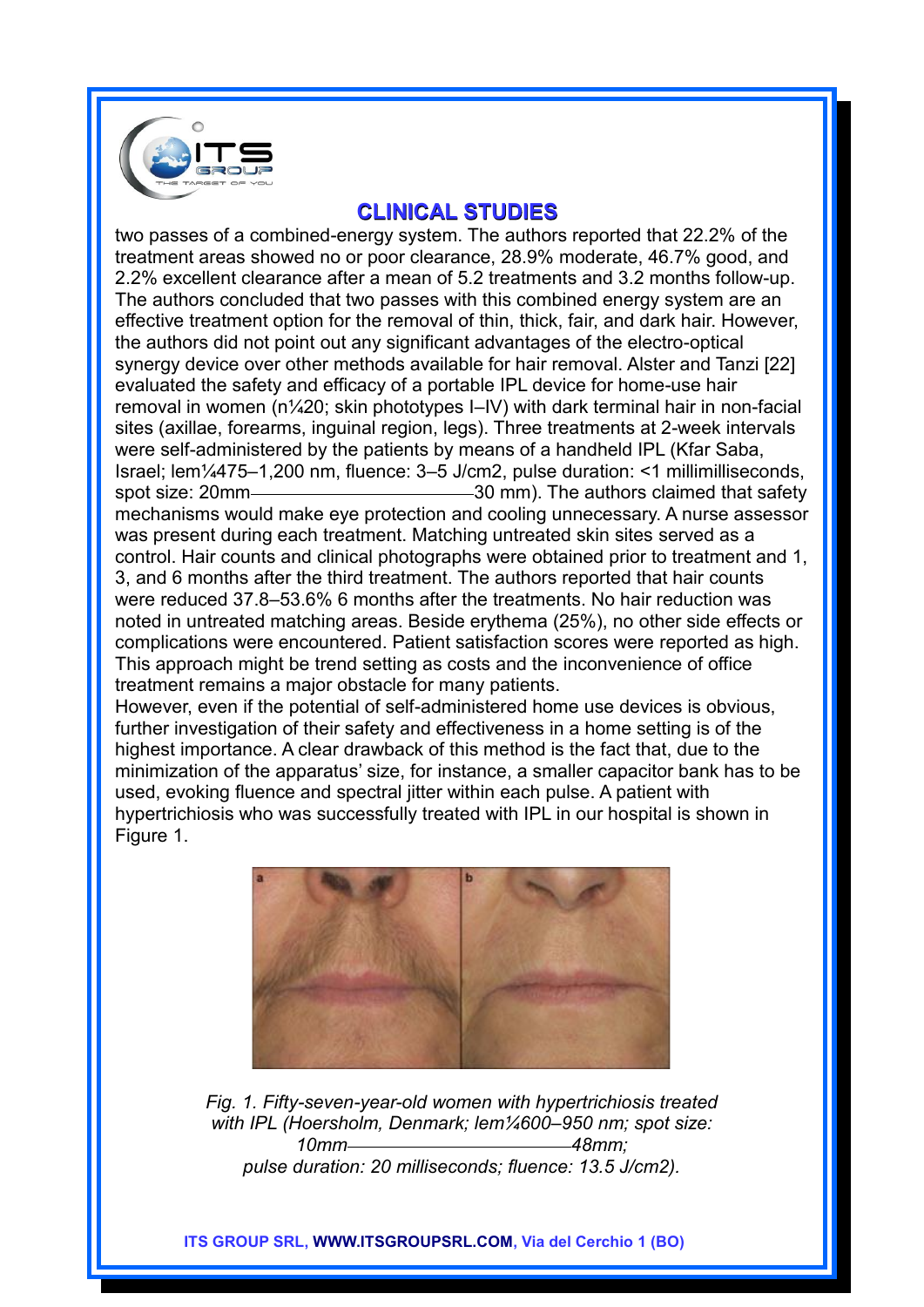

*(a): patient prior to treatment, (b) patient after five treatments.*

#### **PIGMENTED LESIONS**

In the treatment of pigmented lesions, the first and foremost step is a doubtless diagnosis of the entity to be treated and the exclusion of a malignant process. Besides it has to be emphasized, that naevomelanocytic lesions are not a routine indication for laser treatment. For the treatment of benign pigmented, nonnaevomelanocytic lesions, Quality-switched laser systems are clearly the method of choice.

The fact that IPL devices emit light with pulse durations in the millisecond range make them second best for the treatment of pigmented lesions. However, several reports indicate the effectiveness of IPL devices in the treatment of pigmented lesions. Here, a darkening and sloughing of the treated spots can be expected after treatment in contrast to Q-switched lasers. Li et al. [23] studied the efficacy and safety of an IPL device (Santa Clara, CA; fluence: 13–17 J/cm2; 560- /590-nm filters, double pulse or 590-/615-/640-nm filters and triple pulse, 3–4 milliseconds pulse duration; 25–40 milliseconds pulse delay) in the treatment of melasma in Chinese patients (n¼89). Patients received IPL treatments (n¼4) at 3week intervals. Sixty-nine out of 89 patients (77.5%) showed 51–100% improvement according to the overall evaluation by dermatologists. Selfassessment by the patients indicated that 63 of 89 patients (70.8) considered 50% or more improvement. Melasma area and severity index (MASI) decreased substantially from 15.2 to 4.5.

Park et al. [24] determined the effectiveness of combined IPL and Q-switched ruby laser (QSRL) therapy for targeted pigment dissolution and global photorejuvenation in Korean women (n<sup>1</sup>/<sub>4</sub>25) with two or more types of facial pigmentary disorders. Initial treatment was conducted with an IPL followed by repeat treatments every 3–4 weeks as required. QSRL treatments were added either during the same session or within 1 week of IPL treatment. According to their results, 19 out of 25 patients (76%) reported a good to excellent response. Two independent physician assessed that 15 out of 25 patients (60%) showed 76–100% improvement, whereas 19 out of 25 patients (76%) showed at least 50% improvement. Side effects were minimal: 3 out of 25 patients showed transient post-inflammatory hyperpigmentation (12%) and 1 out of 25 patients (4%) had linear hypopigmentation.

Galeckas et al. [25] conducted a multiple-treatment splitface comparison using a FPDL with a compression handpiece versus an IPL device (Burlington, MA; fluence: 35.6 J/cm2, pulse duration: 10 milliseconds). Patients (n¼10) were treated three times at 3- to 4-week intervals. One month after the final treatment, improvement was assessed by blinded investigators who reported 86.5% versus 82.0% for FPDL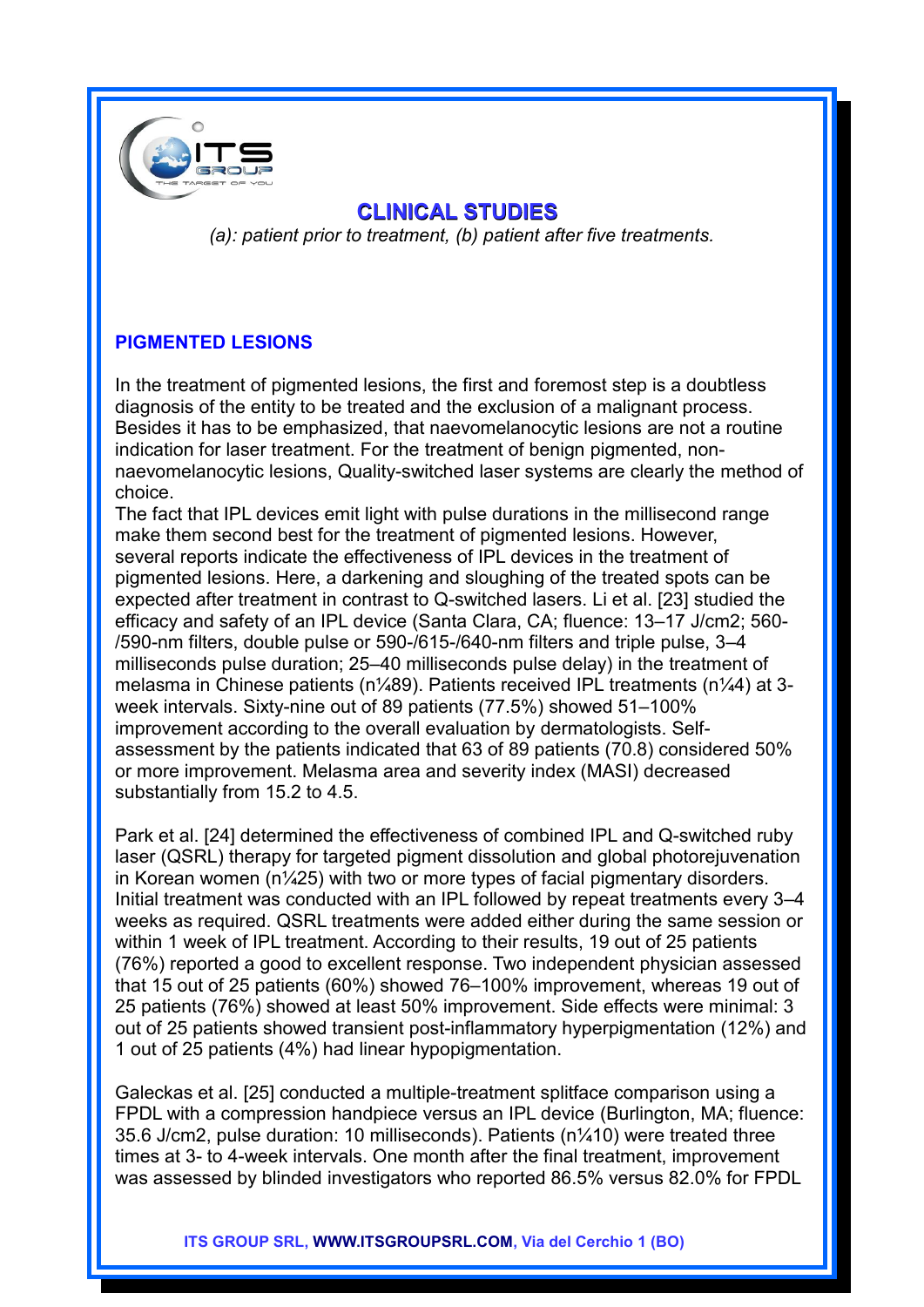

versus IPL for dark lentigines, 65.0% versus 62.5% for light lentigines, 85.0% versus 78.5% for vessels <0.6mm, 38.0% versus 32.5% for vessels >0.6mm,and 40.0% versus 32.0% for texture. Mean third treatment times were 7.7 (FPDL) minutes versus 4.6 (IPL) minutes (P¼0.005). Mean pain ratings were 5.8 (FPDL) versus 3.1 (IPL) (P¼0.007). The rate of side effects was lower with the IPL (infraorbital edema: 50% vs. 0%, post-treatment purpura 10% vs. 0%; FPDL vs. IPL).

Bjerring and Christiansen [16] evaluated the effectiveness of an IPL device (Danish Dermatologic Development; lem¼400–720 nm; spot size:

10mm-**10mm** 

2 7 milliseconds, delay: 25 milliseconds; fluence: 10–20 J/cm2) in the treatment of lentigo solaris (18 patients) and benign melanocytic nevi (8 patients). Two months after one single treatment, evaluation by means of closeup photographs showed a pigment reduction in 96% of patients and an average clearance of 74.2% for lentigo solaris and 66.3% for melanocytic nevi. In a recent case report, an IPL device (Caesarea, Israel; filter: 570 nm, pulse duration: 15 milliseconds, fluence: 10–12 J/cm2) was successfully used to treat pigmentary ochre dermatitis secondary to chronic venous insufficiency [26]. The normal skin color was restored, no repigmentation was observed within the 6 months follow-up and no side effects occurred.

As a remarkable side effect after IPL treatment, dyschromasia of both upper eyelids was reported by Pang and Wells [27]. Both eyelids were treated with an IPL at a beauty salon without the application of eye shields. The iris shows a high pigment content and is therefore particularly vulnerable during light treatment. The absorption of high intense light led to bilateral ocular iritis with subsequent irreversible ocular damage.

# **TATTOOS**

Tattoo removal requires very short pulse duration and high light intensities. Only Qswitched lasers fulfill these requirements. IPL devices are not suitable for tattoo removal as Q-switching is not possible in incoherent light sources. IPL devices emit pulse durations in the millisecond range, resulting in a prolonged heating of the pigment particles and subsequently in heating the surrounding tissue. This fact needs to be considered if IPL devices are used for hair removal on tattooed skin areas [28].

### **VASCULAR LESIONS**

In addition to the treatment of unwanted hair, vascular malformations are a key indication for IPL therapy. The mechanism of action of IPLs is related to their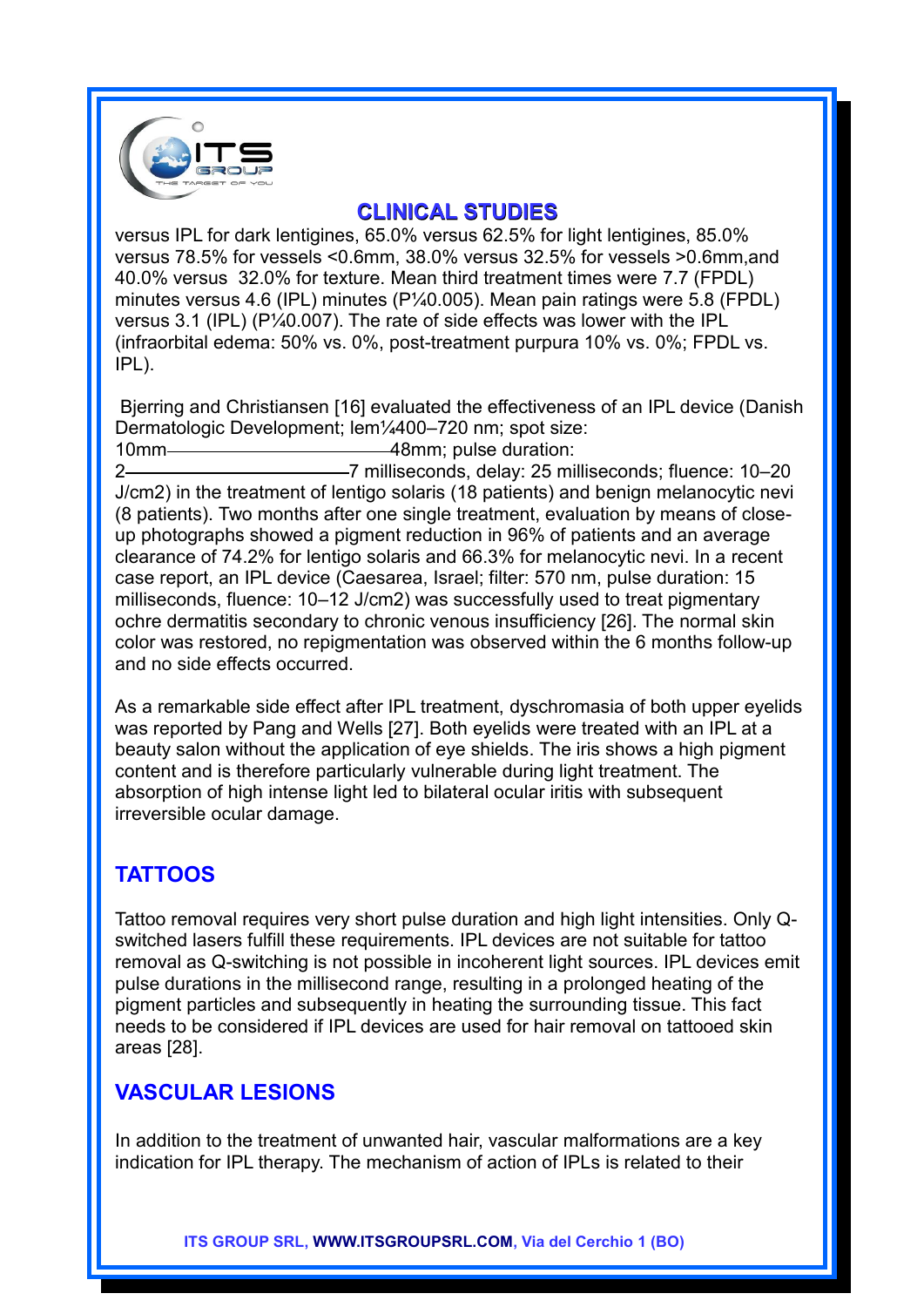

selective absorption by hemoglobin within the blood vessels. The thermal effect of IPLs on skin vessels (diameters: 60, 150, 300, 500 mm) was calculated for different wavelengths by Baumler et al. [29] by means of the finite element method (pulse duration: 30 milliseconds; fluence: 15 or 30 J/cm2). These authors found that the investigated spectra provided homogeneous heating in the entire vessel that was sufficient for coagulating vessels >60 mm. There is evidence in the literature for successful treatment of essential telangiectasias [30], rosacea [31,32], port-wine stains (PWS) [33–37], spider nevi [38], angiomas [39–41], and erythrosis [30]. For the treatment of essential telangiectasias, PWS, and rosacea level of evidence IIB is reached. In 2007, the European Society for Laser Dermatology (ESLD) published guidelines for the use of IPLs in the treatment of vascular malformations [8]. Immediately after the treatment of vascular lesions, a dark blue to gray discoloration of the treatment area can be expected, which is a sign for appropriate photophysical parameters.

### **Port-Wine Stains (PWS)**

In a controlled comparative split-face study (data not published yet), group compared an IPL-device (Danish Dermatologic Development; lem¼ 555–950 nm; spot size: 10mm 48mm; pulse duration: 8 or 10 milliseconds; fluence: 11.0–16.9 J/cm2) to the standard treatment of PWS, that is, the flashlamp-pumped pulsed dye laser (FPDL) and the long-pulsed tunable dye laser (LPTDL), in patients ( $n\frac{1}{4}$ 11) with previously untreated PWS. In one single treatment setting, different photophysical parameters were tested, and a total of 84 test treatments were conducted. One single IPL treatment induced a mean PWS clearance of 25–50%. IPL treatments were rated significantly better than therapy with the standard treatment, the FPDL, (P<0.05) and were equally effective to LPTDL treatments. Side effects (hypopigmentation in 2%, hyperpigmentation in 4% of treatments) occurred rarely (data not published yet). Two other articles provide data from controlled sideby- side comparisons of IPL and the standard therapy, the dye laser [42,43].

Faurschou et al. treated 20 patients with PWS in a side-by-side trial with a pulsed dye laser (PDL) versus IPL (Palomar Medical Technologies; pulse duration: 5–10 milliseconds, fluence: 7–14 J/cm2). The researchers found that both PDL and IPL significantly lightened PWS, whereas median clinical improvements were significantly better with the PDL (65%) than with the IPL (30%). The lower effectiveness of the IPL in that article might be explained by the fact that the authors did not only include previously untreated ( $n\frac{1}{8}$ ) but also previously treated ( $n\frac{1}{4}12$ ) patients in this study without distinguishing between the two groups. Besides, Faurschou et al. used an IPL that emitted light of 500–670nm and 870–1,400 nm. Therefore, the IPL used by Faurschou et al. divided the applied energy on a much broader wavelength spectrum including the near infrared range, which could be a reason for the lower clearance. In a controlled comparative split-face study group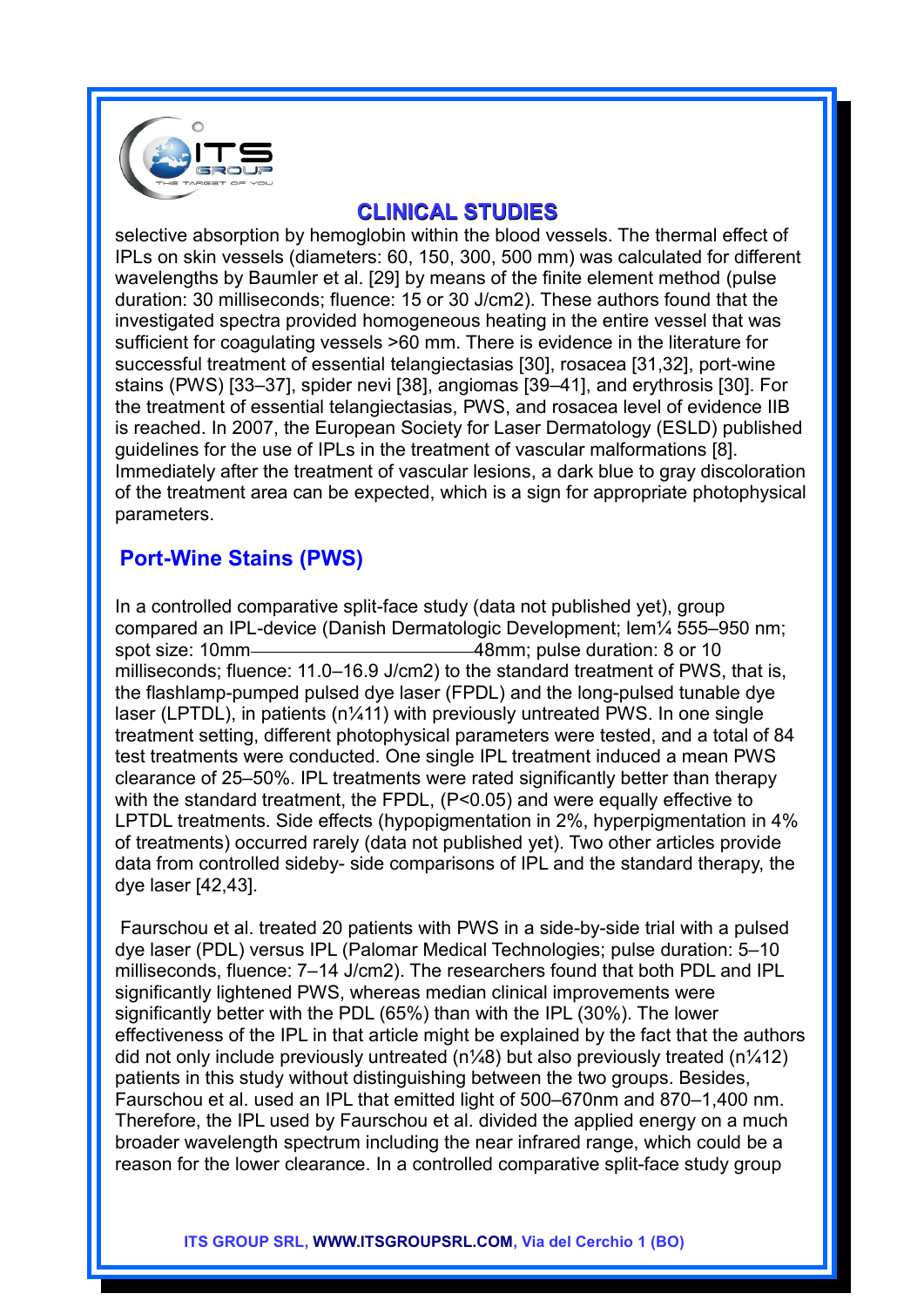

focused on patients (n<sup>1</sup>/<sub>4</sub>14) with previously treated PWS and compared an IPLdevice (Danish Dermatologic Development; lem¼555–950 nm; spot size: 10mm-**10mm** 48mm; pulse duration: 8-14 milliseconds; fluence:11.0–17.3 J/cm2) to the FPDL) and the LPDTL. A total of 74 treatments were conducted; again IPL treatments were rated significantly (P<0.05) better than treatments using FPDL. Excellent (>75) or good [51–75] clearance was obtained in 5 out of 32 (15.6%) test spots applied with the LPTDL, and in 7 out of 30 (23.3%) test spots applied with the IPL. FPDL test spots showed no clearance >50%. According to a patient-based analysis, IPL treatment showed excellent or good clearance in at least one test spot in 4 out of 14 patients, and LPTDL treatment in 1 out of 14 patients (data not published yet).

Bjerring et al. [34] treated 15 patients with dye laser resistant PWS four times with the same IPL device (Danish Dermatologic Development; lem¼555– 950 nm; spot size: 10mm 48mm; pulse duration: 8–30 milliseconds; fluence: 13–22 J/cm2). These researchers reported 7 out of 15 patients exhibiting a lightening of more than 50%, which corresponds to our results. No scarring was observed, hypopigmentation (9%) or hyperpigmentation (3%) occurred only rarely. McGill et al. [44] compared a pulsed dye, an alexandrite, a KTP, and a Nd:YAG laser as well as an IPL device (Cheshire, UK; lem¼550–1,100 nm; spot size: 10mm 10mm, fluence: 28–34 J/cm2, double pulsed 10 milliseconds delay) in a split-lesion modus in patients  $(n\frac{1}{4}18)$  with PWS. In this study, the alexandrite laser was the most effective and resulted in fading PWS in 10 patients, although hyperpigmentation ( $n\frac{1}{4}$ ) and scarring ( $n\frac{1}{4}$ ) was frequent. IPL resulted in PWS fading in six patients, the KTP and Nd:YAG lasers were the least effective with fading seen in two patients for both systems; five patients showed further PWS fading after doublepassed PDL treatment.

### **Rosacea**

Papageorgiou et al. [32] assessed the efficacy of an IPL device (London, UK; lem¼560–1,200 nm, spot size: 34mm - **Example 2011** 200 mm, double pulses of 2.4 and 4.0, 5.0, or 6.0 (depending on the skin type), fluence: 24–32 J/cm2) for the treatment (four treatments at 3 weeks interval) of stage I rosacea (flushing, erythema, and telangiectasia) in 34 patients. Photographic assessment showed significant improvement of erythema (46%) and telangiectasias (55%). The severity of rosacea was reduced on average by 3.5 points on a 10-point VAS. The results were sustained at 6 months. Side effects were minimal and self-limiting.

Schroeter et al. [31] approved these positive results in the treatment of rosacea, testing the effectiveness of IPL devices (London, UK; lem¼515–1,200 nm; pulse duration: 4.3–6.5 milliseconds; fluence: 25–35 J/cm2) in the treatment of facial telangiectasia in rosacea patients (n¼60). On average, 4.1 treatments were applied per area (n¼508) and clinically as well as photographically evaluated. A mean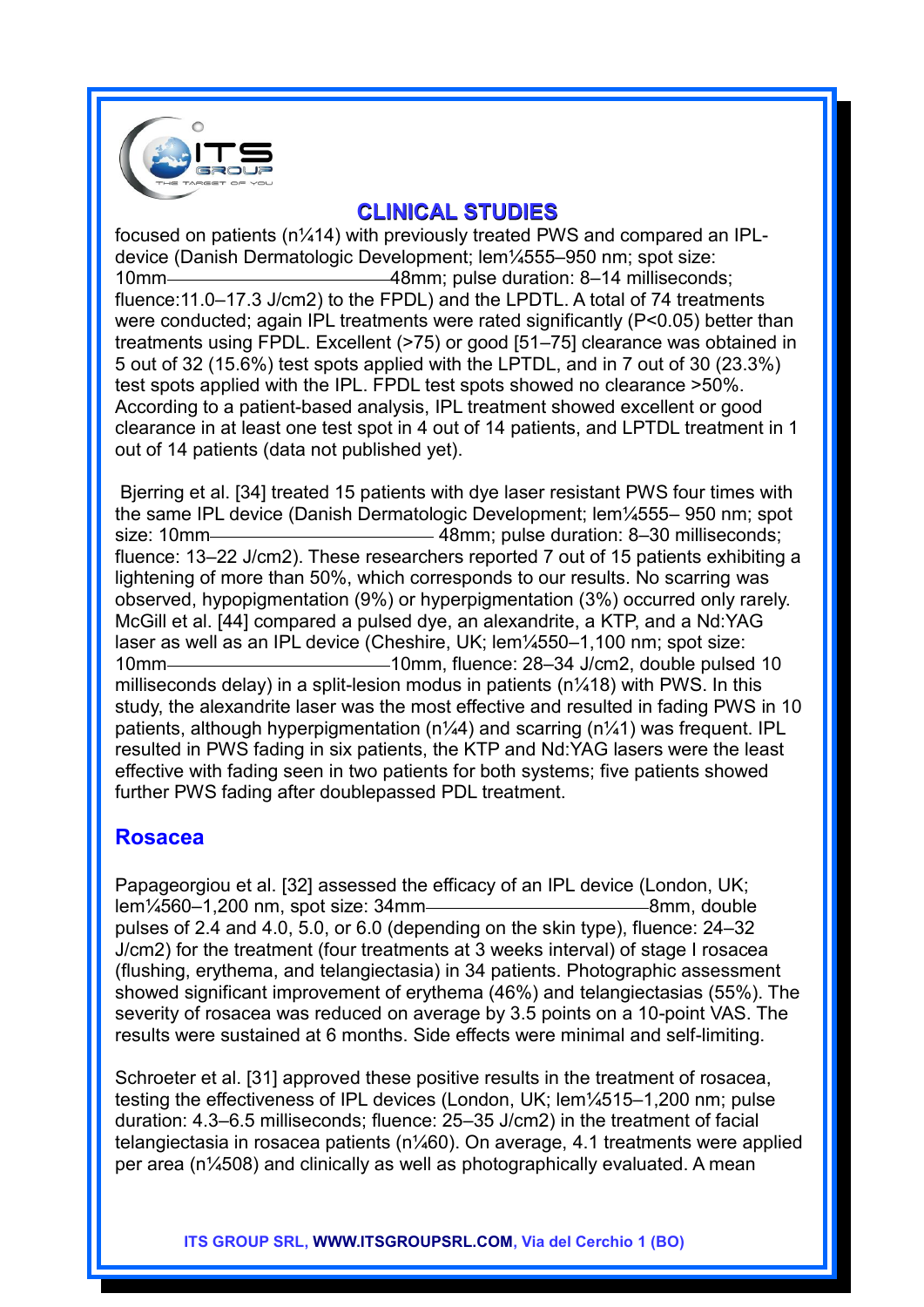

clearance of 77.8% was achieved and was maintained for a follow-up period averaging 51.6 months (range 12–99 months). Within this remarkable long follow-up period, only 4 of the 508 treated areas showed recurring lesions. Minimal side effects occurred.

In a randomized controlled single-blind split-face trial, Neuhaus et al. [45] compared a PDL (spot size: 10mm, fluence: 7 J/cm2, pulse duration: 6 milliseconds) with an IPL device (560nm filter, pulse train: 2.4 and 6.0 milliseconds, delay: 15 milliseconds, fluence: 25 J/cm2) in the treatment of facial erythemato-telangiectatic rosacea.

Patients (n<sup>1/429</sup>) underwent three monthly treatment sessions. In this study, PDL and IPL therapy significantly reduced cutaneous erythema, telangiectasia, and patient reported associated symptoms. No significant difference was noted between PDL and IPL treatments.

## **Telangiectasias**

In a randomized split-lesion trial, Nymann et al. [46] compared the efficacy and side effects of a long-pulsed dye laser (LPDL) with an IPL device (Danish Dermatologic Development; lem¼530–750 or 555–950 nm; spot size:

10mm-**10mm** 48mm; pulse duration: 10–20 milliseconds; fluence: 8–20 J/cm2) in patients  $(n/413)$  with telangiectasias after radiotherapy for breast cancer. Patients underwent three split-lesion treatments at 6-week intervals. The authors reported median vessel clearances of 90% (LPDL) versus 50% (IPL) (P¼0.01) 3 months after treatment. LPDL treatments were associated with lower pain scores than IPL treatments. Even if patients' satisfaction did not differ significantly, more patients preferred the LPDL  $(n\frac{1}{49})$  to IPL  $(n\frac{1}{42})$  (P<0.01).

Bjerring et al. [47] evaluated the effectiveness and side effects of an IPL device (Danish Dermatologic Development; lem¼555–950 nm; spot size:

10mm-**10mm** 48mm; pulse duration: 10-30 milliseconds; fluence: 10–26 J/cm2) in patients (n¼24) with facial telangiectasias. 2.540.96 treatments were conducted at 1-month intervals. 79.2% of the patients obtained more than 50% reduction in a number of vessels, and 37.5% obtained reduction between 75% and 100% 2 months after the last treatment. Side effects were rare (moderate erythema and edema), and no scarring or pigmentary disturbances occurred.

In a prospective side-by-side study, Fodor et al. [48] compared an IPL device (Lumenis, London, UK; filter: 515, 550, or 570 nm, fluence: 15–38 J/cm2; pulse duration: not stated) to a Nd:Yag laser in patients (n¼25) with telangiectases, leg veins, or cherry angiomas. Patients with telangiectases, cherry angiomas, or leg veins <1mm were more satisfied after IPL treatment, whereas patients with leg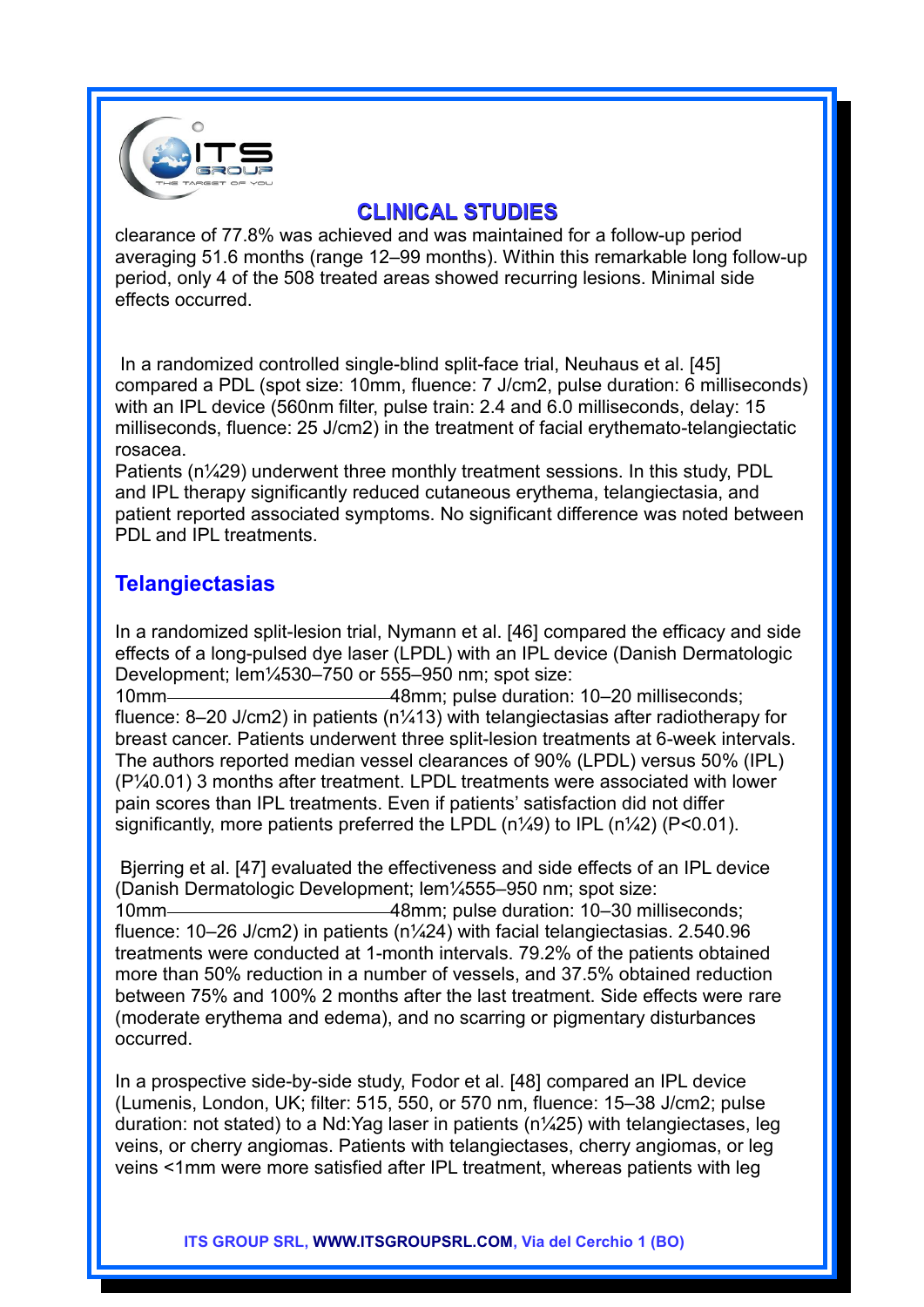

veins >1mm were more satisfied after Nd:YAG treatment. The Nd:YAG treatment was reported as more painful.

Retamar et al. [49] investigated the effectiveness and safety of an IPL device (515– 1,200 nm) in the treatment of linear and spider facial telangiectasias in 140 patients. In this study, 94 (67.1%) patients responded excellent (80–100%), 43 (30.7%) good (40–80%), and 3 (2.1%) poor clearance (<40%). Post-treatment side effects were minimal and transient. A patient with essential facial telangiectasia who was successfully treated with IPL in clinic is shown in Figure 2.



*Fig. 2. Fifty-one-year-old man with essential facial telangiectasias treated with IPL (Hoersholm, Denmark; lem¼555–950 nm; spot size:* 

*10mm 48mm; pulse duration: 14 milliseconds; fluence: 13.5 and 14.2 J/cm2). (a): patient prior to treatment, (b) test spots on the left cheek, (c) patient 6 weeks after four treatments.*

# **Erythrosis**

Madonna Terracina et al. [50] used IPL (fluence: 9–12 J/cm2, pulse duration: 10–20 milliseconds, spot size: 20mm face and neck erythrosis in women ( $n\frac{1}{22}$ ) and men ( $n\frac{1}{41}$ ). Patients underwent five treatments at intervals of 3 weeks. In 22 patients, a total regression of the erythrosis was achieved after five applications, while the erythema persisted in five patients after the end of treatment.

Wenzel et al. [30] reported successful treatment of patients with progressive disseminated essential telangiectasia (n¼4) and erythrosis interfollicularis colli ( $n\frac{1}{4}$ 5) by means of an IPL device (Danish Dermatologic Development; lem $\frac{1}{4}$ 555– 950 nm; spot size: 10mm entitled and the 48mm; pulse duration: 14–18 milliseconds; fluence: 11.7–17 J/cm2). According to their results, clearance rates were 76–90% in six out of nine patients, 51–75% in two patients, and 50% in one patient. For both indications, 2.8 treatments were applied on average. Adverse events were rare, only one patient suffered from transient crusts and blisters, which resulted in transient hypopigmentation; another patient showed transient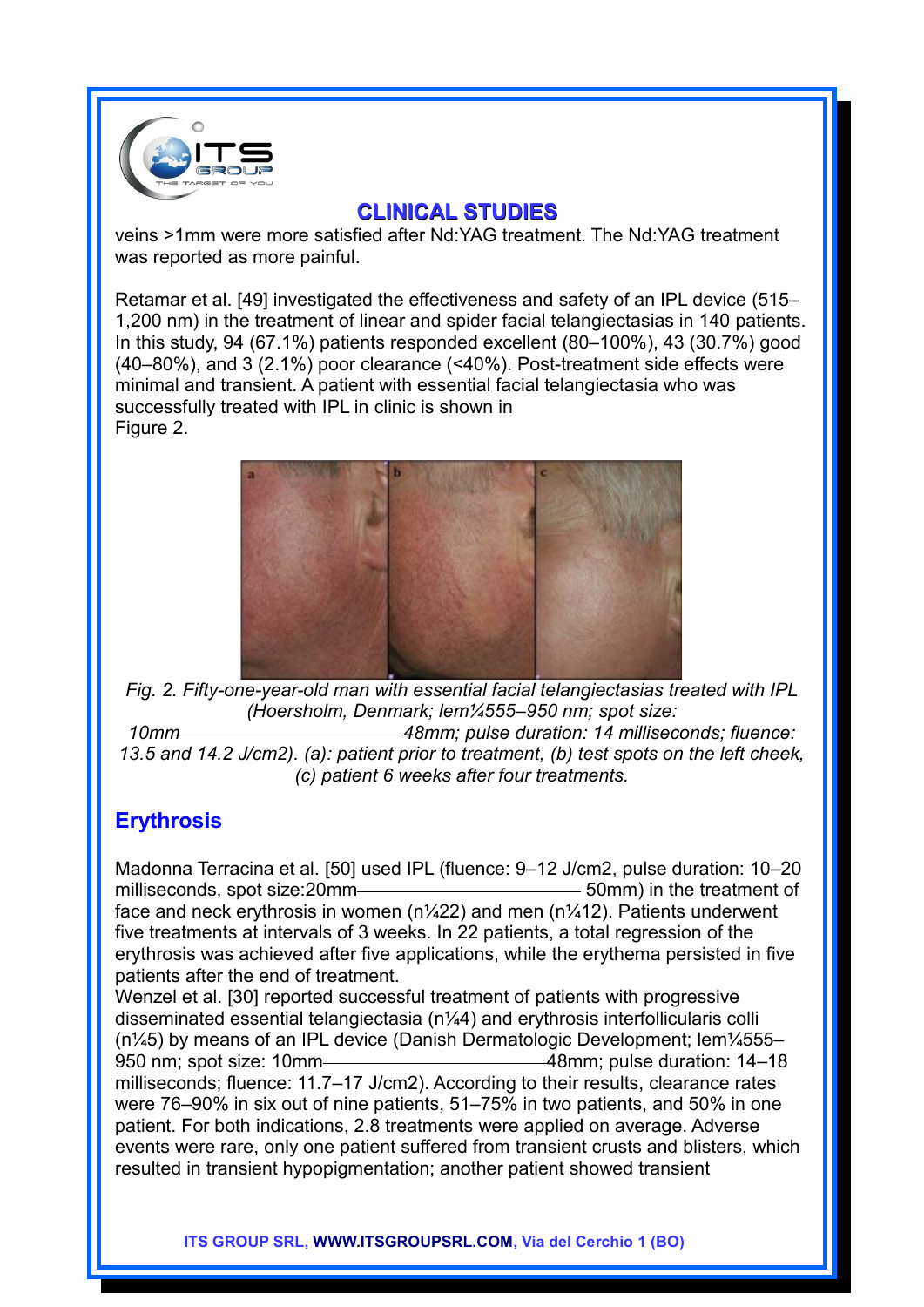

hyperpigmentation. A patient with facial erythrosis who was successfully treated with IPL in our clinic is shown in figure 2.

# **PHOTODYNAMIC THERAPY (PDT)**

PDT is especially useful for the treatment of nonmelanoma skin cancers like actinic keratoses (AKs) or superficial basal cell carcinomas [51]. Aminolevulinic acid (ALA) or its methyl ester (MAL) are prodrugs that have to be converted into their active form, that is, protoporphyrin IX [52,53]. PpIX is particularly suitable for the activation with broadband IPL because the major absorption bands include 410, 504, 538, 576, and 630 nm. Both ALA andMAL are used for PDT in combination with IPL, for example, for the treatment of non-melanoma skin cancers [54]. Major side effects of PDT are phototoxic reactions (erythema, edema, hyperpigmentation) and pain during the treatment—which is dependent on the type of photosensitizer (PS) used, the treatment area, and the type of lesion treated [55].

Group compared the efficacy and painfulness of an IPL device (Swansea, UK; 610– 950 nm, 2 pulse trains, each 15 pulses of 5 milliseconds, delay: 20 milliseconds, fluence: 40 J/cm2 per pulse train) to a standard light source for PDT, a light-emitting diode (LED)-system (6353 nm, 50mW/cm2; 37 J/cm2), in a prospective randomized controlled split-face study [56]. In 25 patients with AKs (n¼238), topical PDT was applied followed by a re-evaluation of up to 3 months. According to our results, IPL use for PDT is an efficient alternative for the treatment of AKs, resulting in complete remission and cosmesis equivalent to LED irradiation but with significantly less pain (VAS: 4.3 (IPL) vs. 6.4 (LED); P<0.001).

Kim et al. [57] conducted a clinical and histopathological trial (seven patients) to confirm the effectiveness of topical ALA–PDT using an IPL device (Danish Dermatologic Development; lem¼555–950 nm; spot size:10mm———————————————————————48mm; pulse duration: 20–30 milliseconds; fluence:12–16 J/cm2, two passes) as a light source in the resolution of AKs  $(n\frac{1}{4}12)$ . Eight or 12 weeks after treatment, the clinical response was assessed and histopathologic examinations were conducted on clinically resolved lesions. Six out of 12 (50%) lesions showed clinical clearance after one single treatment, but histologic examinations showed that only 5 of the 12 (42%) lesions had been removed. Complications, such as pigmentary changes or scarring, were not observed. According to these results, determining complete remission in AKs requires caution, and long-term follow-up or histologic confirmation may be required.

Gold et al. [58] focused on the treatment of AKs and associated photodamaged skin. In a split-face study involving 16 patients (three treatments; 1-month intervals), Gold et al. evaluated short-contact (30–60 min) ALA–PDT with IPL (Yokneam, Israel; 550 or 570nm filter, fluence: 34 J/cm2; double pulsing, delay: 20 milliseconds, spot size: 8mm—————————————————————16mm) as light source in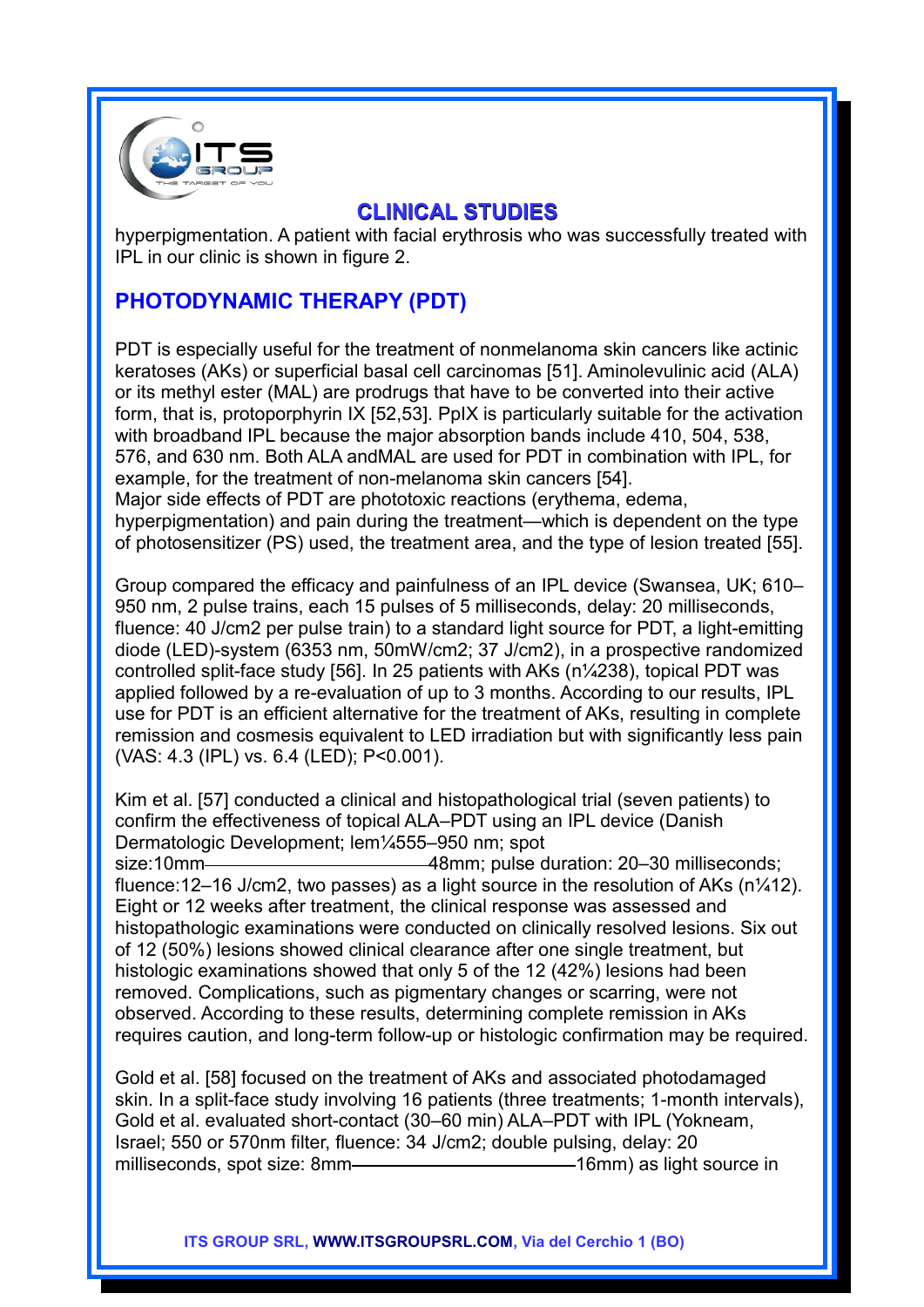

comparison to IPL alone. Three months after the final treatment, ALA–PDT–IPL showed significantly better improvement as compared to IPL alone in the assessed facets of photodamage (crow's feet appearance 55.0% vs. 29.5%, tactile skin roughness 55% vs. 29.5%, mottled hyperpigmentation 60.3% vs. 37.2%, and telangectasias 84.6% vs. 53.8%) and in the clearance rate of AK lesions (78% vs. 53.6%). Thus, this study further proves the usefulness of ALA–PDT–IPL in the successful treatment of AKs and signs of photodamage. Whether a short contact incubation is able to induce significant amounts of PpIX in the skin has to be proven in additional experiments.

However, the fact that telangiectasias respond better to ALA is remarkable, as the creation of PpIX by endothelial cells cannot be expected after such short contact incubation. Skin rubbing which was only done in the ALA–PDT site (methodical mistake) or light coupling effects might have contributed to the clearance of telangiectasias. A level of evidence IIB supports the use of IPL as a light source for PDT of AKs.

# **ACNE**

Targeting acne by laser or light devices is widely accepted in the literature. Two mechanisms of action target acne lesions: A photodynamic effect is evoked by the use of both UV light and visible light that is absorbed by porphyrins (PpIX, Coproporphyrin III) (absorption peaks: 400, 510, 542, 578, 630, 665 nm) that are produced by Propionibacterium acnes. This absorption leads to the generation of reactive oxygen species (ROS) with subsequent bactericidal effects.

Another pathway is based on the selective photothermolysis of blood vessels that supply sebaceous glands, which reduces the sebum secretion rate. A third mechanism of action requires an exogenous PS which is applied to the skin surface. The PS accumulates in the sebaceous glands and leads to the destruction of sebaceous glands after light activation [59,60]. The use of IPL offers the possibility to cover the absorption peeks of the porphyrins and the hemoglobin and may be therefore a suitable tool for acne treatment.

In a randomized split-face trial, Yeung et al. [61] evaluated the effect of IPL therapy alone versus MAL– PDT–IPL versus control on moderate acne vulgaris in Asian patients (n¼30) with skin type IV or V. Incubation time was 30 minutes in the PDT group. IPL treatment (Danish Dermatologic Development; lem¼530–750 nm; spot size: 10mm-48mm; pulse 100 BABILAS ET AL.duration: 2.5 milliseconds, delay: 10 milliseconds; fluence: 7–9 J/cm2) was applied four times at 3-week intervals. The response was evaluated by two blinded investigators based on photographs 4 and 12 weeks after the final treatment. In this study, a significant reduction of noninflammatory lesions was observed in the MAL–PDT group (38%,  $\mathbf D$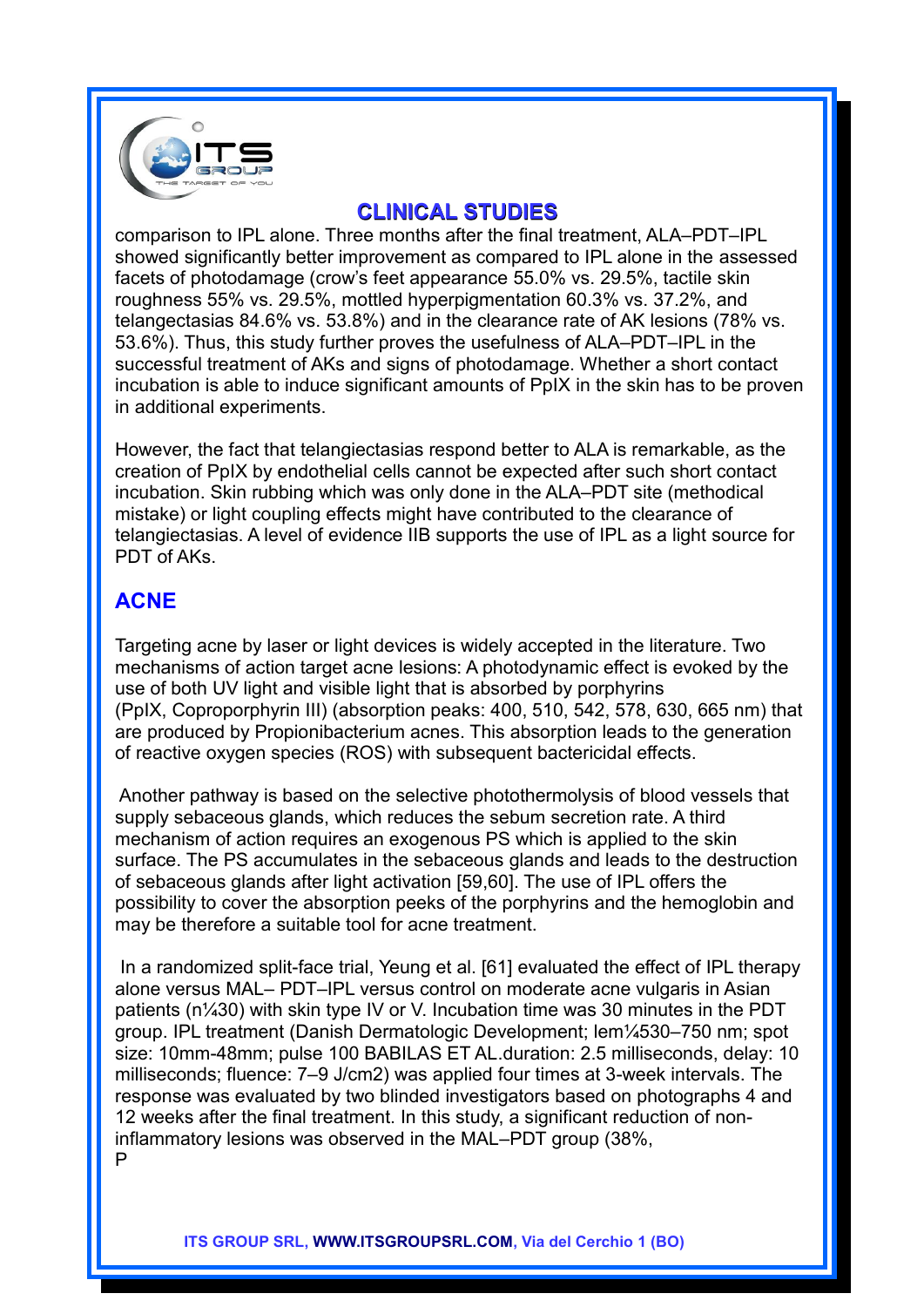

l

### **CLINICAL STUDIES**

0.05) and IPL groups (43%, P 0.01), whereas the control group showed an increase of 15% of non-inflammatory lesions 12 weeks after treatment. No statistically significant differences existed between the intervention groups (PDT: 65%; IPL: 23%) and the control group (88%) in the mean reduction of inflammatory lesions. However, 25% of patients treated with PDT withdrew because of treatmentassociated discomfort. Sami et al. [62] compared the effectiveness of PDL, LED, and IPL (lem¼550–1,200 nm, fluence: 22 J/cm2, pulse duration: 30 milliseconds) treatment in a controlled randomized clinical trial. Patients (n<sup>1</sup>/45) with moderate to severe acne were randomly divided into three equal groups (PDL vs. IPL vs. bluered combination LED). Clearance of 90% of lesions was achieved after 4.11.4 (PDL) versus 62.1 (IPL) versus 103.3 (LED) sessions (one treatment per week). At midpoint evaluation, the percent reduction in acne lesions was90.0% (PDL) versus 41.7% (IPL) versus 35.3% (LED). All treatments were well tolerated.

Taub [63] compared the effectiveness of three different light sources for ALA–PDT in treating moderate to severe acne vulgaris. Patients (n¼22) were randomly assigned to IPL (lem¼600–850 nm), a combination of IPL (lem¼580–980 nm) and bipolar RF energies, or blue light (417 nm). Each patient received three ALA–PDT sessions at 2-week intervals. Follow-up evaluations were conducted 1 and 3 months after the final treatment. The author reported that ALA–PDT with activation by IPL provided better, longer-lasting, and more consistent improvement than RF–IPL or blue light activation. Chang et al. [64] evaluated an IPL device (Danish Dermatologic Development; lem¼530–750 nm; spot size: 10mm48mm; pulse duration:2- 2.5 milliseconds, delay: 10 milliseconds; fluence: 7.5–8 J/cm2) in female patients (n¼30) with mild to moderate acne. One side of the face was treated with benzoyl peroxide gel alone; on the other side, IPL treatment was applied in addition. After three sessions in 3 weeks, no significant difference could be detected with regard to a possible reduction of inflammatory lesions in either side of the face. However, red macules, irregular pigmentation, and skin tone improved in 63% of the laser-treated sides versus 33% on the control side.

The heterogeneous results in current clinical trials show that acne treatment with IPL is far from being a standard treatment. Most studies lack sufficient treatment durations and follow-up periods. This is highly relevant, particularly with regard to the treatment impact against P. acnes and inflammatory acne lesions. P. acnes levels only remain reduced if light treatments are applied over a longer period of time, similar to the need of prolonged courses of antibiotics.

### **SKIN/PHOTOREJUVENATION**

Skin aging, which consists of photoaging and intrinsic aging, is characterized clinically not only by wrinkles but also by pigmentary alterations, skin thinning, and telangiectasias. Currently, various non-ablative skin-resurfacing techniques are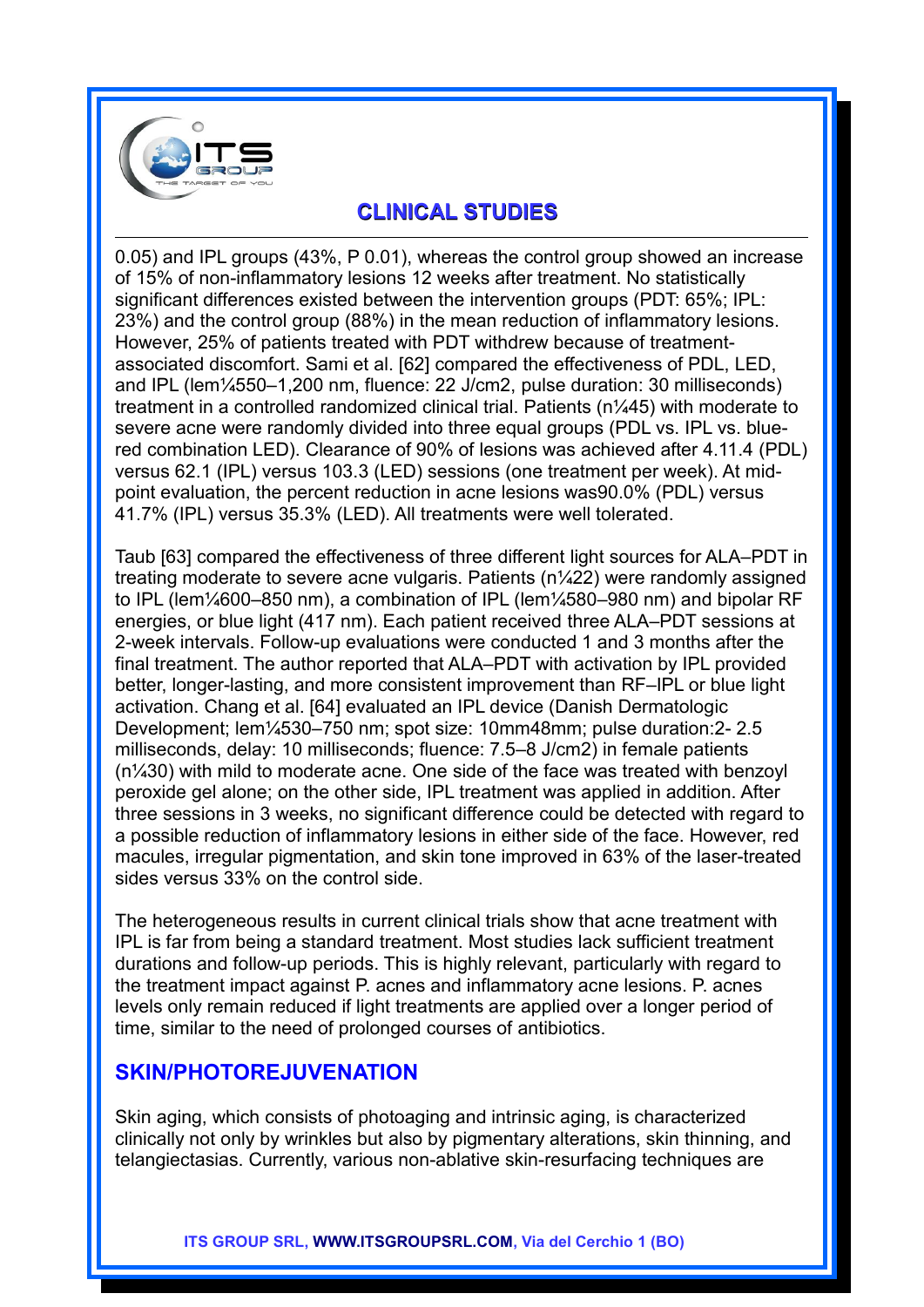

available to rejuvenate facial skin, including lasers and IPL. Thus, interest in the efficacy of IPL devices remains high. To further define the mechanism of action of IPL application in skin rejuvenation, biopsies taken before and after IPL treatment were histologically examined [17]. Analysis showed that both type 1 and type 3 collagens increased after treatment, whereas the elastin content decreased but elastin fibers were more neatly arranged. According to transmission electron microscope investigations, the amount of fibroblast activity increased, the fibroblasts were more active, and more collagen fibers were neatly rearranged within the stroma [17].

Thus, morphological evidence exists for clinical improvement of the skin texture. In a randomized controlled split-face trial, Jorgensen et al. [65] evaluated the efficacy and adverse effects of LPDL versus IPL therapy (Danish Dermatologic Development; lem¼530–750nm or 555–950 nm; spot size: 10mm-48mm; pulse duration: 2-2.5 milliseconds, delay: 10 or 8–20 milliseconds; fluence: 6–20 J/cm2) in the treatment (three treatments; 3-week intervals) of photodamaged skin in women (n¼20) with Fitzpatrick skin types I–III. One, 3, and 6 months after therapy, patients as well as blinded investigators assessed the impact on telangiectasias,

pigmentation, skin texture, rhytids, treatment- related pain, adverse events, and the preferred treatment by means of photographs. LPDL rejuvenation showed

advantages over IPL rejuvenation because of considerably better vessel clearance and less pain. Irregular pigmentation and skin texture improved with both treatments without significant side-to-side differences. No reduction of rhytides was seen in either treatment side.

Using the same IPL device (Danish Dermatologic Development; lem¼530–750nm or 555–950 nm; spot size: 10mm-48mm; pulse duration:2-2.5 milliseconds, delay: 10 or 8–20 milliseconds; fluence: 6–20 J/cm2), Bjerring et al. [66] compared the clinical efficacy and safety of two different filter sets (555–950nm (VL) vs. 530– 750nm (PR)) in the treatment of photodamaged skin in 35 patients. In this study, the use of the VL filter resulted in better clearance of irregular pigmentation, whereas the PR filter achieved better clearance of telangiectasias and diffuse erythema. Either fair, good, or excellent results were reported by 66.7% (PR) versus 76.2% (VL) of patients. No skin atrophy, scarring, or pigment disturbances were noted, but swelling and erythema occurred in 66% (PR) versus 33% (VL) of patients.

Hedelund et al. [67] evaluated the efficacy and adverse effects of the same IPL device (Danish Dermatologic Development; lem¼530–750 nm; spot size: 10mm-48mm; pulse duration: 2-2.5milliseconds, delay: 10 milliseconds; fluence: 7.5–8.5 J/cm2) in a randomized controlled split-face trial on skin rejuvenation (three treatments; 1-month interval) in women (n¼32, class I or II rhytids). Nine months after the final treatment, blinded investigators and patients assessed significant improvement in telangiectasia (P<0.001) and in irregular pigmentation (P<0.03) between treated and untreated sides but no significant difference in rhytids.

Li et al. [68] evaluated the efficacy and safety of an IPL device (Santa Clara, CA; 515–1,200 nm, fluence: 11–20 J/cm2, double or triple pulse mode, pulse duration: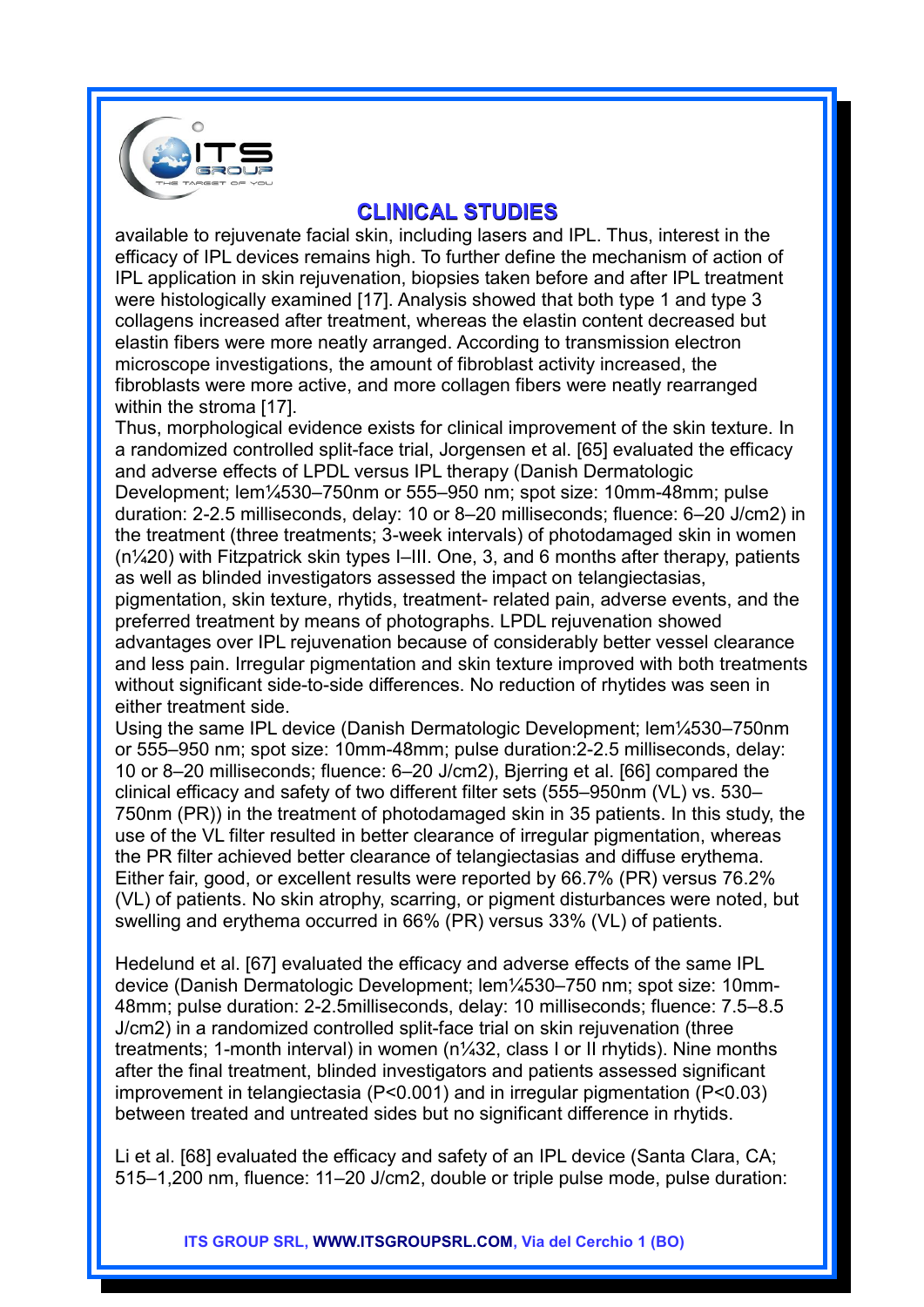

2.5–4 milliseconds, delay: 20–40 milliseconds) in the treatment (four treatments; 3 to 4-week intervals) of photoaged skin in Asian patients (n¼152). In this study, assessment showed a score decrease of three or two grades in 91.4% of patients. 89.5% of patients rated their overall improvement as excellent or good. Adverse effects were limited to mild pain and transient erythema.

Kono et al. [69] compared—in a split-face study—the effectiveness of an IPL device (Burlington, MA; 470–1,400 nm, fluence: 27–40 J/cm2, pulse duration: 20 milliseconds) to a LPDL (595 nm, spot size: 7mm) in the treatment (six treatment sessions) of facial skin rejuvenation in Asian patients (n<sup>1</sup>/<sub>4</sub>10). Three months after the last treatment, lentigines had improved by 62.3% (IPL) versus 81.1% (LPDL). No significant difference was evident between IPL and LPDL in wrinkle reduction, and no scarring or pigmentary change were seen with either device.

Sequential Er:YAG laser treatment versus IPL treatment (Palomar Medical Technologies; 560nm filter, 30 J/cm2, pulse duration: 2.4 and 4.0 milliseconds, delay: 10 milliseconds) for mild to moderate facial photodamage was compared by Hantash et al. [70] in a split-face randomized prospective trial in patients (n<sup>1</sup>/<sub>410</sub>) with facial dyschromia and rhytids. Assessment 3 months after the final treatment (three treatments; 1 month apart) showed that IPL and Er:YAG treatments did not significantly improve rhytid scores. However, dyschromia scores improved by 26– 38% (IPL) versus 7–29% (Er:YAG). Global facial appearance scores improved by 20–28% (IPL) versus 16% (Er:YAG). Adverse events occurred more frequently after Er:YAG than after IPL treatment (hyperpigmentation: 10% vs. 0%; exfoliation: 30% vs. 10%; blistering: 10% vs. 0%; discomfort: 50% vs. 10%). In most studies, data on the effectiveness of IPL in skin rejuvenation is inhomogeneous.

Obviously, IPL treatment is a good alternative to laser therapy in terms of vascular and pigment disturbances rather than wrinkle reduction. Advantageous is the relatively low incidence of complications as compared to ablative laser devices.

### **CONCLUSION**

Numerous trials show the effectiveness and compatibility of IPL devices in a variety of skin conditions. Most comparative trials attest IPLs similar effectiveness to lasers; in some studies, IPL devices seem to be even more effective in the treatment of vascular malformations or hypertrichiosis. However, large controlled and blinded comparative trials with an extended follow-up period are necessary. The strongest advantage of IPLs is their versatility and economy. When treating large areas, IPLs are advantageous because of their high skin coverage rate.

The wide range of selectable treatment settings are of great advantage for skilled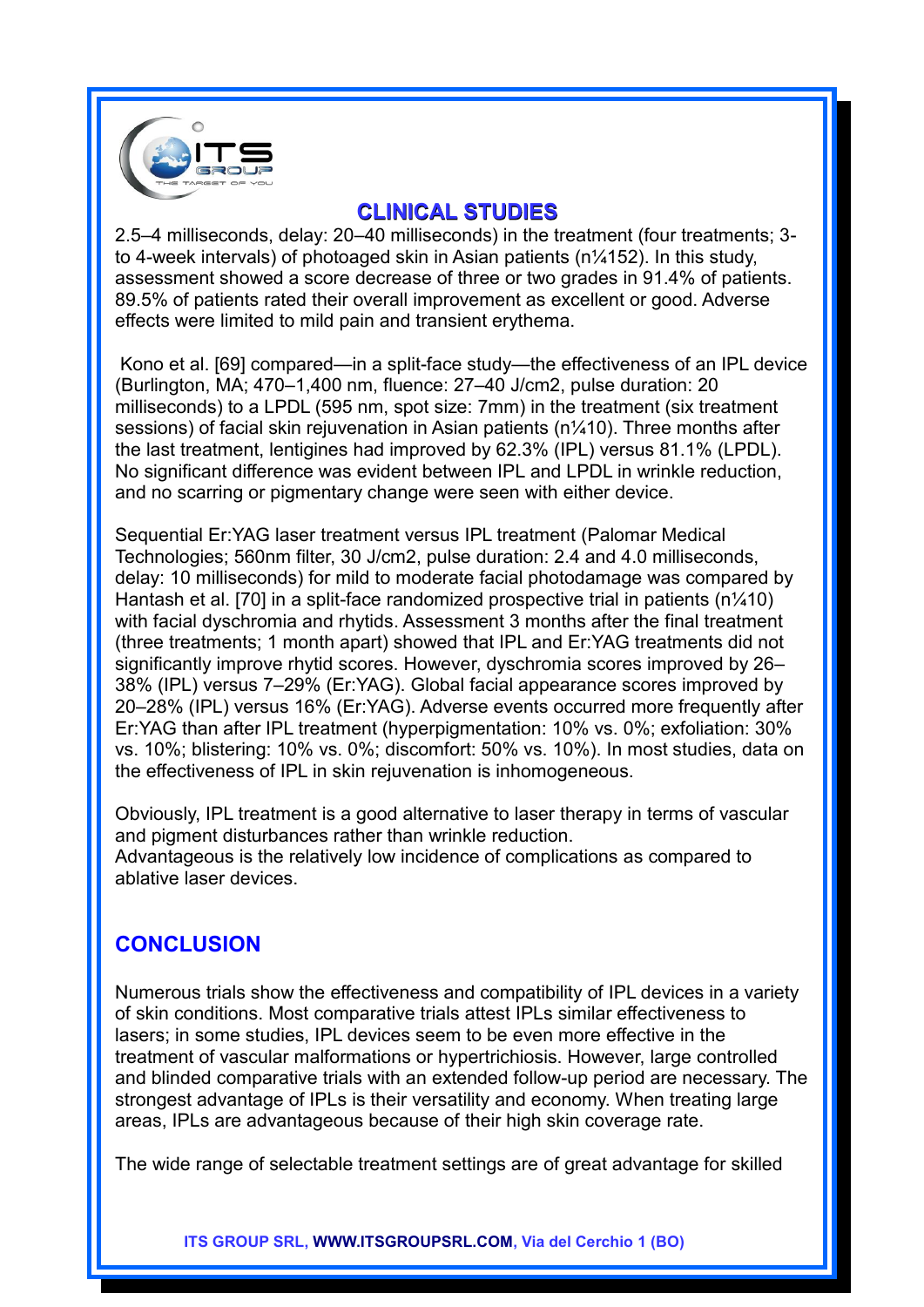

and experienced dermatologists but are a fatal source of error for untrained physicians and even more for non-medical staff. This point is of high importance because more and more users are not qualified dermatologists or even physicians, particularly users in beauty institutions and spas. As a matter of fact, IPL devices are widely unregulated and not subject to governmental control such as lasers. In most countries, the sale of IPLs is generally unrestricted. This issue needs to be addressed in the near future to achieve successful as well as safe treatments.

# **ACKNOWLEDGMENTS**

The editorial assistance of Ms. Monika Schoell is gratefully acknowledged.

#### **REFERENCES**

*1. Muhlbauer W, Nath G, Kreitmair A. Treatment of capillary hemangiomas and nevi flammei with light. Langenbecks Arch Chir 1976; (suppl):91–94.*

*2. Anderson RR, Parrish JA. Selective photothermolysis: Precise microsurgery by selective absorption of pulsed radiation. Science 1983;220(4596):524–527.*

*3. Goldman MP. Treatment of benign vascular lesions with the photoderm VL highintensity pulsed light source. Adv Dermatol 1997;13:503–521.*

*4. Erol OO, Gurlek A, Agaoglu G, Topcuoglu E, Oz H. Treatment of hypertrophic scars and keloids using intense pulsed light (IPL). Aesthetic Plast Surg 2008;32(6):902–909.*

*5. Morais P, Santos AL, Baudrier T, Mota AV, Oliveira JP, Azevedo F. Angiokeratomas of Fabry successfully treated with intense pulsed light. J Cosmet Laser Ther 2008;10(4):218–222.*

*6. Eadie E, Miller P, Goodman T, Moseley H. Time-resolved measurement shows a spectral distribution shift in an intense pulsed light system. Lasers Med Sci 2009;24(1):35–43.*

*7. Roelandts R. The diagnosis of photosensitivity. Arch Dermatol 2000;136(9):1152– 1157.*

*8. Adamic M, Troilius A, Adatto M, Drosner M, Dahmane R. Vascular lasers and IPLS: Guidelines for care from the European Society for Laser Dermatology (ESLD). J Cosmet Laser Ther 2007;9(2):113–124.*

*9. Fitzpatrick TB. The validity and practicality of sun-reactive skin types I through VI. Arch Dermatol 1988;124(6):869–871.*

*10. Soon SL, Victor Ross E. Letter: Use of a perforated plastic shield for precise application of intense pulsed light. Dermatol Surg 2008;34(8):1149–1150.*

*11. Cameron H, Ibbotson SH, Dawe RS, Ferguson J, Moseley H. Within-patient right-left blinded comparison of diode (810 nm) laser therapy and intense pulsed light therapy for hair removal. Lasers Med Sci 2008;23(4):393–397.*

*12. McGill DJ, Hutchison C, McKenzie E, McSherry E, Mackay IR. A randomised, split-face comparison of facial hair removal with the alexandrite laser and intense*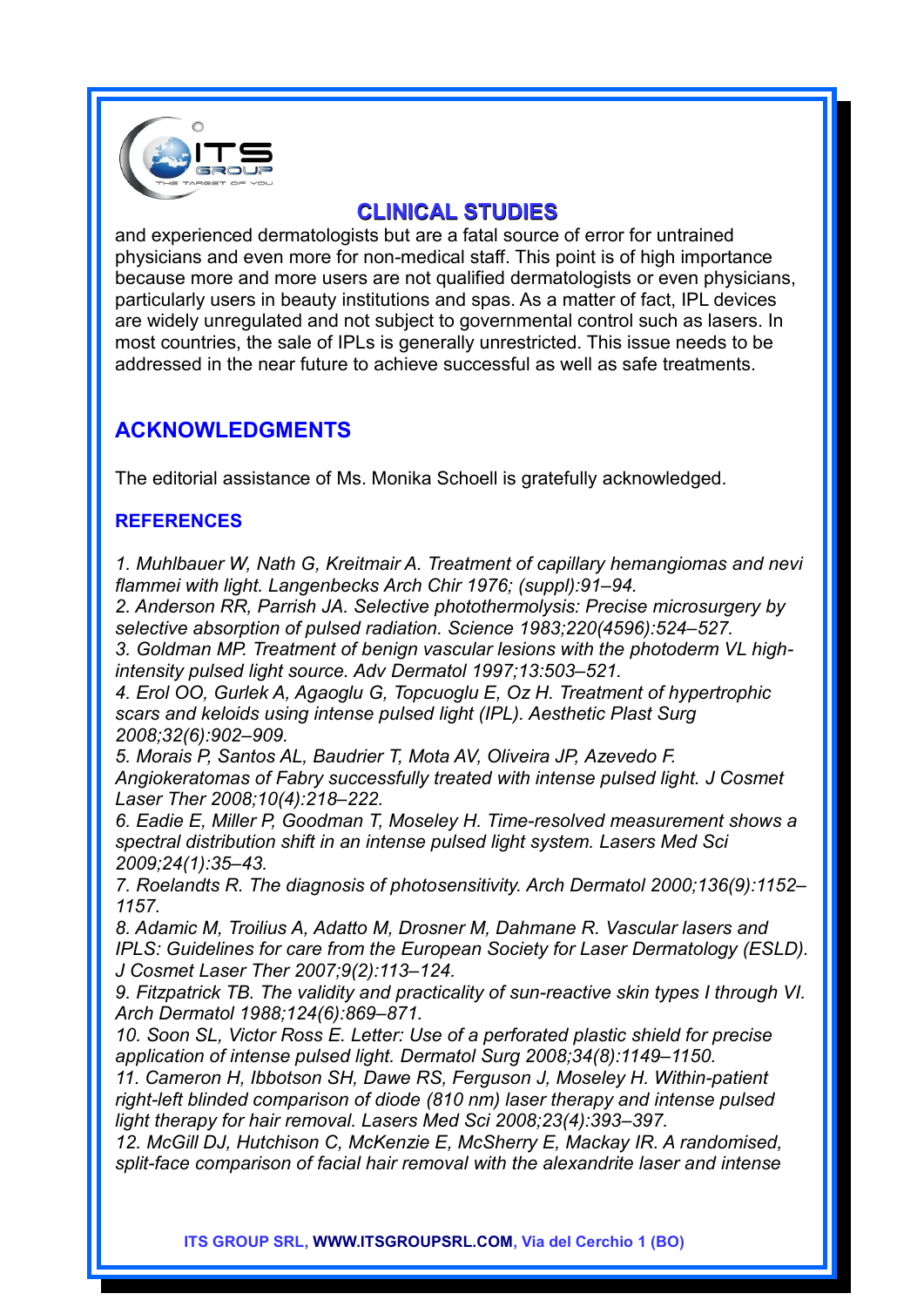

*pulsed light system. Lasers Surg Med 2007;39(10):767–772. 13. Toosi P, Sadighha A, Sharifian A, Razavi GM. A comparison study of the efficacy* 

*and side effects of different light sources in hair removal. Lasers Med Sci 2006;21(1):1–4.*

*14. Amin SP, Goldberg DJ. Clinical comparison of four hair removal lasers and light sources. J Cosmet Laser Ther 2006; 8(2):65–68.*

*15. Haedersdal M, Wulf HC. Evidence-based review of hair removal using lasers and light sources. J Eur Acad Dermatol Venereol 2006;20(1):9–20.*

*16. Bjerring P, Christiansen K. Intense pulsed light source for treatment of small melanocytic nevi and solar lentigines. J Cutan Laser Ther 2000;2(4):177–181. 17. Feng Y, Zhao J, Gold MH. Skin rejuvenation in Asian skin: The analysis of clinical effects and basic mechanisms of intense pulsed light. J Drugs Dermatol 2008;7(3):273–279.*

*18. Radmanesh M, Azar-Beig M, Abtahian A, Naderi AH. Burning, paradoxical hypertrichosis, leukotrichia and folliculitis are four major complications of intense pulsed light hair removal therapy. J Dermatolog Treat 2008;19(6):360–363.*

*19. Radmanesh M. Paradoxical hypertrichosis and terminal hair change after intense pulsed light hair removal therapy. J Dermatolog Treat 2009;20(1):52–54. 20. Willey A, Torrontegui J, Azpiazu J, Landa N. Hair stimulation following laser and intense pulsed light photoepilation: Review of 543 cases and ways to manage it. Lasers Surg Med 2007;39(4):297–301.*

*21. Karsai S, Schmitt L, Raulin C, Hammes S. Combination of short- and longpulsed mode of electro-optical synergy technology for photoepilation: A retrospective study with short- and long-term follow-up. J Eur Acad Dermatol Venereol 2009;23(1):46–51.*

*22. Alster TS, Tanzi EL. Effect of a novel low-energy pulsed-light device for homeuse hair removal. Dermatol Surg 2009;35(3): 483–489.*

23. Li YH, Chen JZ, Wei HC, Wu Y, Liu M, Xu YY, Dong GH, Chen HD. Efficacy and *safety of intense pulsed light in treatment of melasma in Chinese patients. Dermatol Surg 2008;34(5):693–700; discussion 700-691.*

*24. Park JM, Tsao H, Tsao S. Combined use of intense pulsed light and Q-switched ruby laser for complex dyspigmentation among Asian patients. Lasers Surg Med 2008;40(2):128–133.*

*25. Galeckas KJ, Collins M, Ross EV, Uebelhoer NS. Split-face treatment of facial dyschromia: Pulsed dye laser with a compression handpiece versus intense pulsed light. Dermatol Surg 2008;34(5):672–680.*

*26. Pimentel CL, Rodriguez-Salido MJ. Pigmentation due to stasis dermatitis treated successfully with a noncoherent intense pulsed light source. Dermatol Surg 2008;34(7):950–951.*

*27. Pang AL, Wells K. Bilateral anterior uveitis after intense pulsed light therapy for pigmented eyelid lesions. Dermatol Surg 2008;34(9):1276–1279.*

*28. Wenzel S, Landthaler M, Baumler W. Recurring mistakes in tattoo removal. A case series. Dermatology 2009;218(2):164–167.*

*29. Baumler W, Vural E, Landthaler M, Muzzi F, Shafirstein G. The effects of intense pulsed light (IPL) on blood vessels investigated by mathematical modeling. Lasers*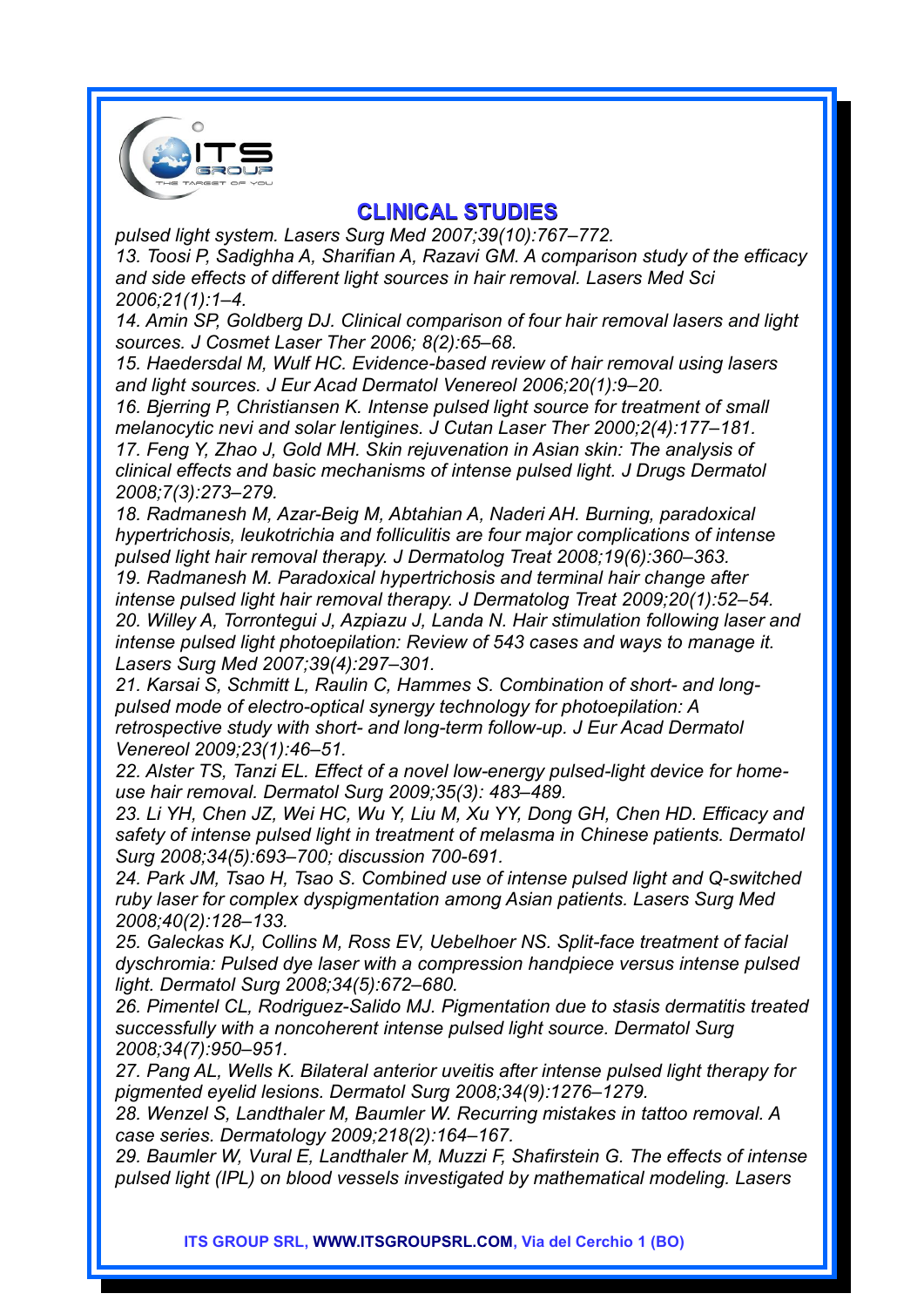

*Surg Med 2007;39(2):132–139.*

*30. Wenzel SM, Hohenleutner U, Landthaler M. Progressive disseminated essential telangiectasia and erythrosis interfollicularis colli as examples for successful treatment with a high-intensity flashlamp. Dermatology 2008;217(3):286–290. 31. Schroeter CA, Haaf-von Below S, Neumann HA. Effective treatment of rosacea using intense pulsed light systems. Dermatol Surg 2005;31(10):1285–1289. 32. Papageorgiou P, Clayton W, Norwood S, Chopra S, Rustin M. Treatment of rosacea with intense pulsed light: Significant improvement and long-lasting results. Br J Dermatol 2008; 159(3):628–632.*

*33. Raulin C, Schroeter CA, Weiss RA, Keiner M, Werner S. Treatment of port-wine stains with a noncoherent pulsed light source: A retrospective study. Arch Dermatol 1999; 135(6):679–683.*

*34. Bjerring P, Christiansen K, Troilius A. Intense pulsed light source for the treatment of dye laser resistant port-wine stains. J Cosmet Laser Ther 2003;5(1):713.*

*35. Ho WS, Ying SY, Chan PC, Chan HH. Treatment of port wine stains with intense pulsed light: A prospective study. Dermatol Surg 2004;30(6):887–890; discussion 890-881.*

*36. Reynolds N, Exley J, Hills S, Falder S, Duff C, Kenealy J. The role of the Lumina intense pulsed light system in the treatment of port wine stains–a case controlled study. Br J Plast Surg 2005;58(7):968–980.*

*37. Ozdemir M, Engin B, Mevlitoglu I. Treatment of facial portwine stains with intense pulsed light: A prospective study. J Cosmet Dermatol 2008;7(2):127–131. 38. Myers P, Bowler P, Hills S. A retrospective study of the efficacy of intense pulsed light for the treatment of dermatologic disorders presenting to a cosmetic skin clinic. J Cosmet Dermatol 2005;4(4):262–266.*

*39. Jorge BF, Del Pozo J, Castineiras I, Mazaira M, Fernandez- Torres R, Fonseca E. Treatment of ulcerated haemangiomas with a non-coherent pulsed light source: Brief initial clinical report. J Cosmet Laser Ther 2008;10(1):48–51.*

*40. Chiu CS, Yang LC, Hong HS, Kuan YZ. Treatment of a tufted angioma with intense pulsed light. J Dermatolog Treat 2007; 18(2):109–111.*

*41. Poenitz N, Koenen W, Utikal J, Goerdt S. Angioma serpiginosum following the lines of Blaschko–an effective treatment with the IPL technology. J Dtsch Dermatol Ges 2006;4(8):650–653.*

*42. Strempel H, Klein G. Laser therapy without laser: A controlled trial comparing the flashlamp-pumped dye laser with the photoderm high-energy gas discharge lamp. Lasers Med Sci 1996;11(3):185–187.*

*43. Faurschou A, Togsverd-Bo K, Zachariae C, Haedersdal M. Pulsed dye laser vs. intense pulsed light for port-wine stains: A randomized side-by-side trial with blinded response evaluation. Br J Dermatol 2009;160(2):359–364.*

*44. McGill DJ, MacLaren W, Mackay IR. A direct comparison of pulsed dye, alexandrite, KTP and Nd:YAG lasers and IPL in patients with previously treated capillary malformations. Lasers Surg Med 2008;40(6):390–398.*

*45. Neuhaus IM, Zane LT, Tope WD. Comparative Efficacy of Nonpurpuragenic Pulsed Dye Laser and Intense Pulsed Light for Erythematotelangiectatic Rosacea.*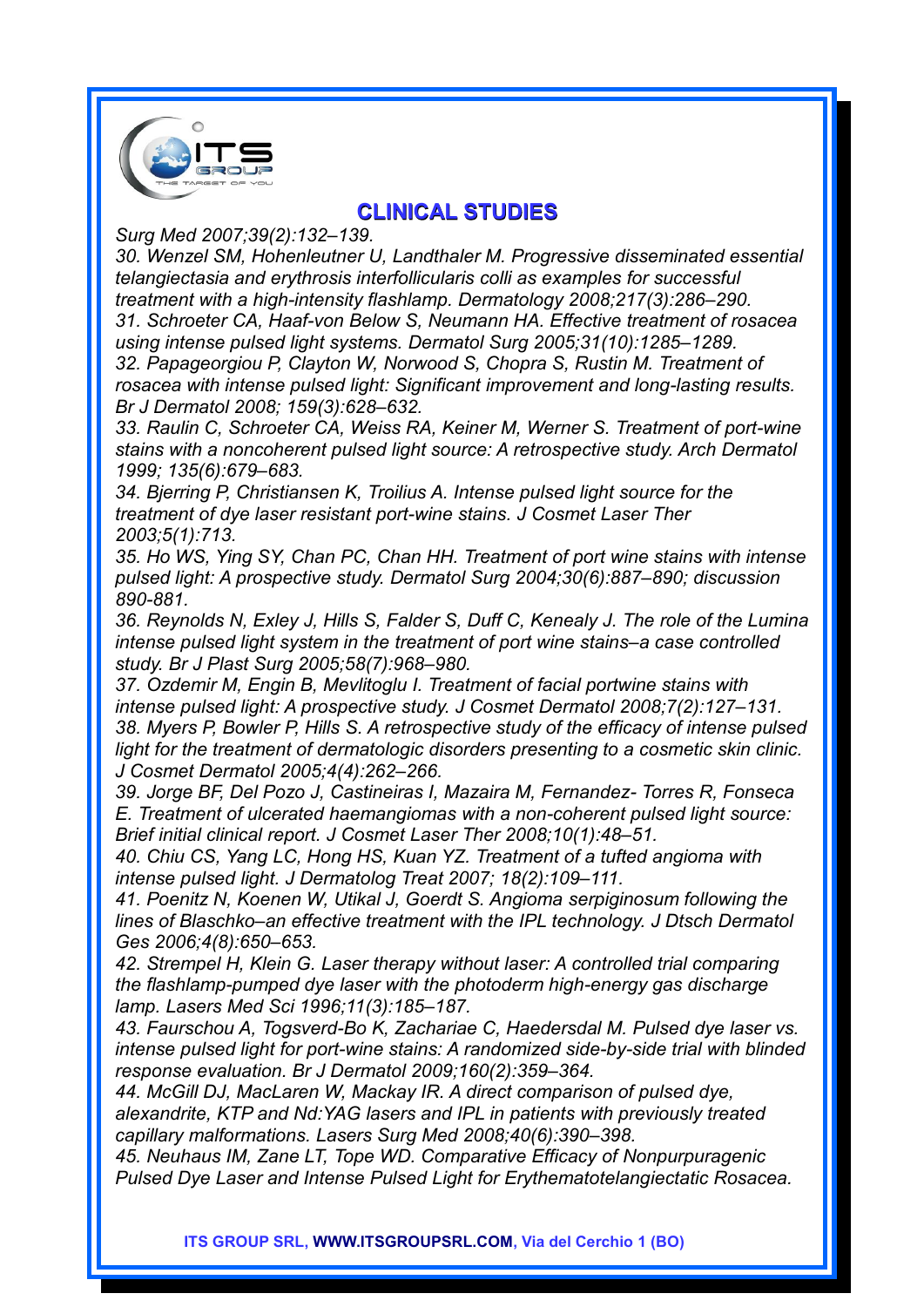

*Dermatol Surg 2009;35(6):920–928.*

*46. Nymann P, Hedelund L, Haedersdal M. Intense pulsed light vs. long-pulsed dye laser treatment of telangiectasia after radiotherapy for breast cancer: A randomized split-lesion trial of two different treatments. Br J Dermatol 2009;160(6):1237–1241. 47. Bjerring P, Christiansen K, Troilius A. Intense pulsed light source for treatment of facial telangiectasias. J Cosmet Laser Ther 2001;3(4):169–173.*

*48. Fodor L, Ramon Y, Fodor A, Carmi N, Peled IJ, Ullmann Y. A side-by-side prospective study of intense pulsed light and Nd:YAG laser treatment for vascular lesions. Ann Plast Surg 2006;56(2):164–170.*

*49. Retamar RA, Chames C, Pellerano G. Treatment of linear and spider telangiectasia with an intense pulsed light source. J Cosmet Dermatol 2004;3(4):187–190.*

*50. Madonna Terracina FS, Curinga G, Mazzocchi M, Onesti MG, Scuderi N. Utilization of intense pulsed light in the treatment of face and neck erythrosis. Acta Chir Plast 2007;49(2):51–54.*

*51. Szeimies RM, Landthaler M. Photodynamic therapy and fluorescence diagnosis of skin cancers. Recent Results Cancer Res 2002;160:240–245.*

*52. Babilas P, Karrer S, Sidoroff A, Landthaler M, Szeimies RM. Photodynamic therapy in dermatology—An update. Photodermatol Photoimmunol Photomed 2005;21(3):142–149.*

*53. Babilas P, Landthaler M, Szeimies RM. Photodynamic therapy in dermatology. Eur J Dermatol 2006;16(4):340–348.*

*54. Tadiparthi S, Falder S, Saour S, Hills SJ, Liew S. Intense pulsed light with methyl-aminolevulinic acid for the treatment of actinic keratoses. Plast Reconstr Surg 2008; 121(5):351e–352e.*

*55. Steinbauer JM, Schreml S, Babilas P, Zeman F, Karrer S, Landthaler M, Szeimies RM. Topical photodynamic therapy with porphyrin precursors-assessment of treatment-associated pain in a retrospective study. Photochem Photobiol Sci 2009;8(8):1111–1116.*

*56. Babilas P, Knobler R, Hummel S, Gottschaller C, Maisch T, Koller M, Landthaler M, Szeimies RM. Variable pulsed light is less painful than light-emitting diodes for topical photodynamic therapy of actinic keratosis: A prospective randomized controlled trial. Br J Dermatol 2007;157(1):111–117.*

*57. Kim HS, Yoo JY, Cho KH, Kwon OS, Moon SE. Topical photodynamic therapy using intense pulsed light for treatment of actinic keratosis: Clinical and* 

*histopathologic evaluation. Dermatol Surg 2005;31(1):33–36; discussion 36-37. 58. Gold MH, Bradshaw VL, Boring MM, Bridges TM, Biron JA. Split-face comparison of photodynamic therapy with 5- aminolevulinic acid and intense pulsed light versus intense pulsed light alone for photodamage. Dermatol Surg 2006; 32(6):795–801; discussion 801-793.*

*59. Gold MH. Acne and PDT: New techniques with lasers and light sources. Lasers Med Sci 2007;22(2):67–72.*

*60. Degitz K. Phototherapy, photodynamic therapy and lasers in the treatment of acne. J Dtsch Dermatol Ges 2009. Epub ahead of print.*

*61. Yeung CK, Shek SY, Bjerring P, Yu CS, Kono T, Chan HH. A comparative study*